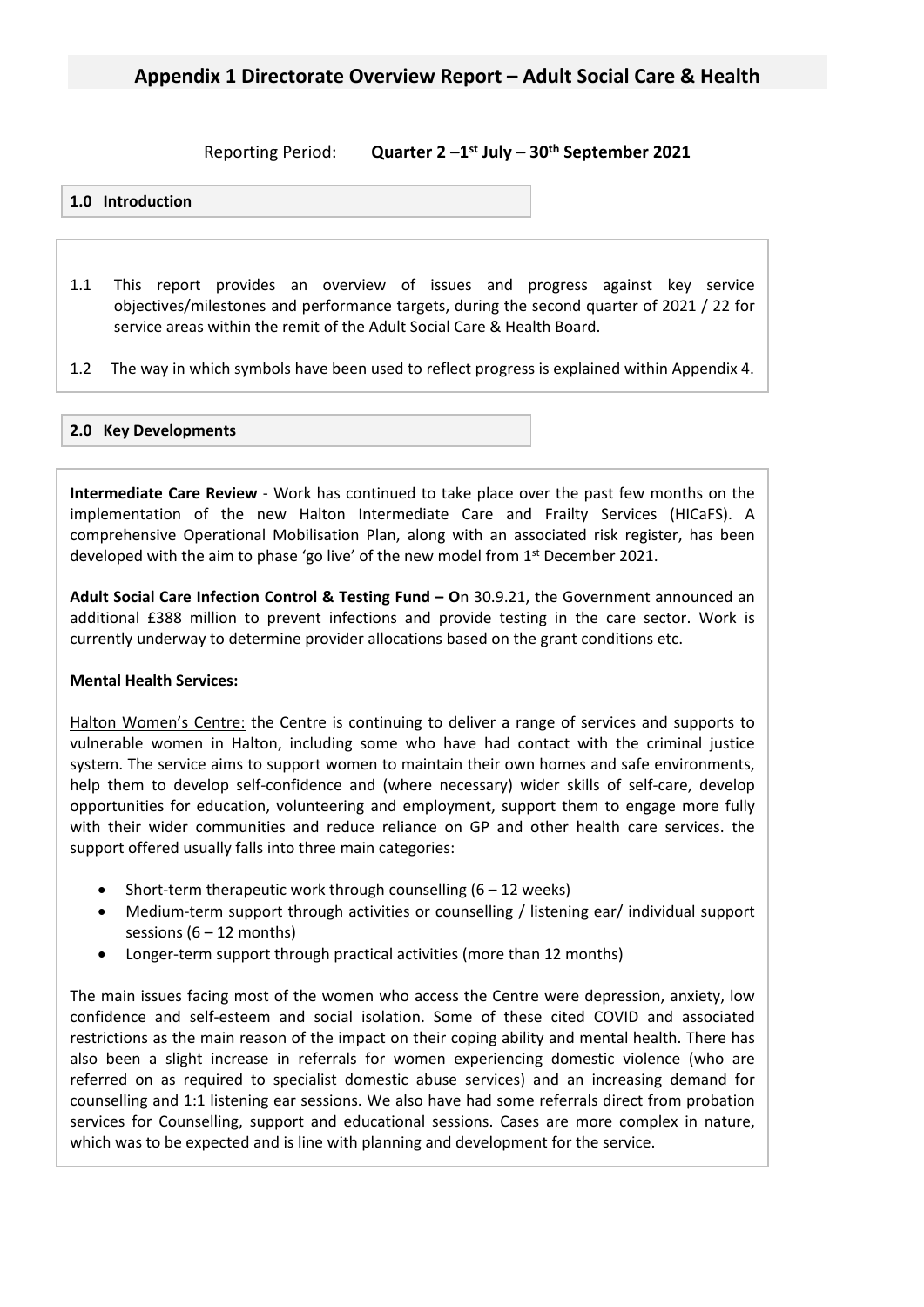North-West Boroughs Mental Health Trust: North-West Boroughs mental health services have now successfully migrated to the Merseycare Mental Health Trust, becoming a sub-Directorate of that Trust. At this stage, there has been very little change in the delivery of mental health services to local people, with the only main changes taking place at more senior management levels. Merseycare is undertaking a full review of provision, which is expected to take around twelve months.

Mental Health Crisis Breathing Space (MHCBS): this national programme, established by HM Treasury, is designed to ensure that people who are in mental health crisis and debt can receive advice and support during a "breathing space" period, during which creditors are not permitted to pursue debts or enforcement action, or add interest to any outstanding debts. During the breathing space period, which lasts for the time that a person is in crisis, plus an additional 30 days, debt advisers will work with the person concerned to ensure that their debts are properly managed. The programme was implemented in early May 2021.

The lead role for delivering this programme has been identified by Central Government as being the Approved Mental Health Professional (AMHP), a role which is almost exclusively occupied by highly qualified social workers. They are seen as the only professional group which can decide whether a person is in mental health crisis and needs the support of the MHCBS. If so, they have a duty to refer the person for this support, and also to identify someone from the multidisciplinary team working with the person to act as a contact point for the debt adviser.

Since the programme was put in place, Halton has processed four referrals under the MHCBS. This is still a low number and more work needs to be done with Merseycare to ensure that their staff are fully aware and are referring people as necessary. However, the picture nationally is equally poor, with only 80 referrals being made across the whole country in the same period. Work is taking place nationally to encourage Mental Health Trusts to raise awareness of the scheme within their staff groups

#### **3.0 Emerging Issues**

**Making vaccination a condition of deployment in the health and wider social care sector –** The Government launched a consultation on 9.9.21 seeking views on whether or not to extend vaccination requirements to other health and care settings for COVID-19 and also for flu. The consultation is due to close on 22.10.21. If the recommendations outlined in the consultation are accepted, in line with the Mandatory vaccination requirements for staff working in Care Homes, this will have significant implication for the social care workforce.

White Paper: Reforming the Mental Health Act: following the publication of the White Paper with draft proposals for changes to the existing mental health legislation, Central Government went through an extended consultation process, which ended in May 2021. Halton Borough Council submitted a detailed response to this consultation .The national responses have now been analysed and the government's response has been published. It is likely that, parliament time permitting, a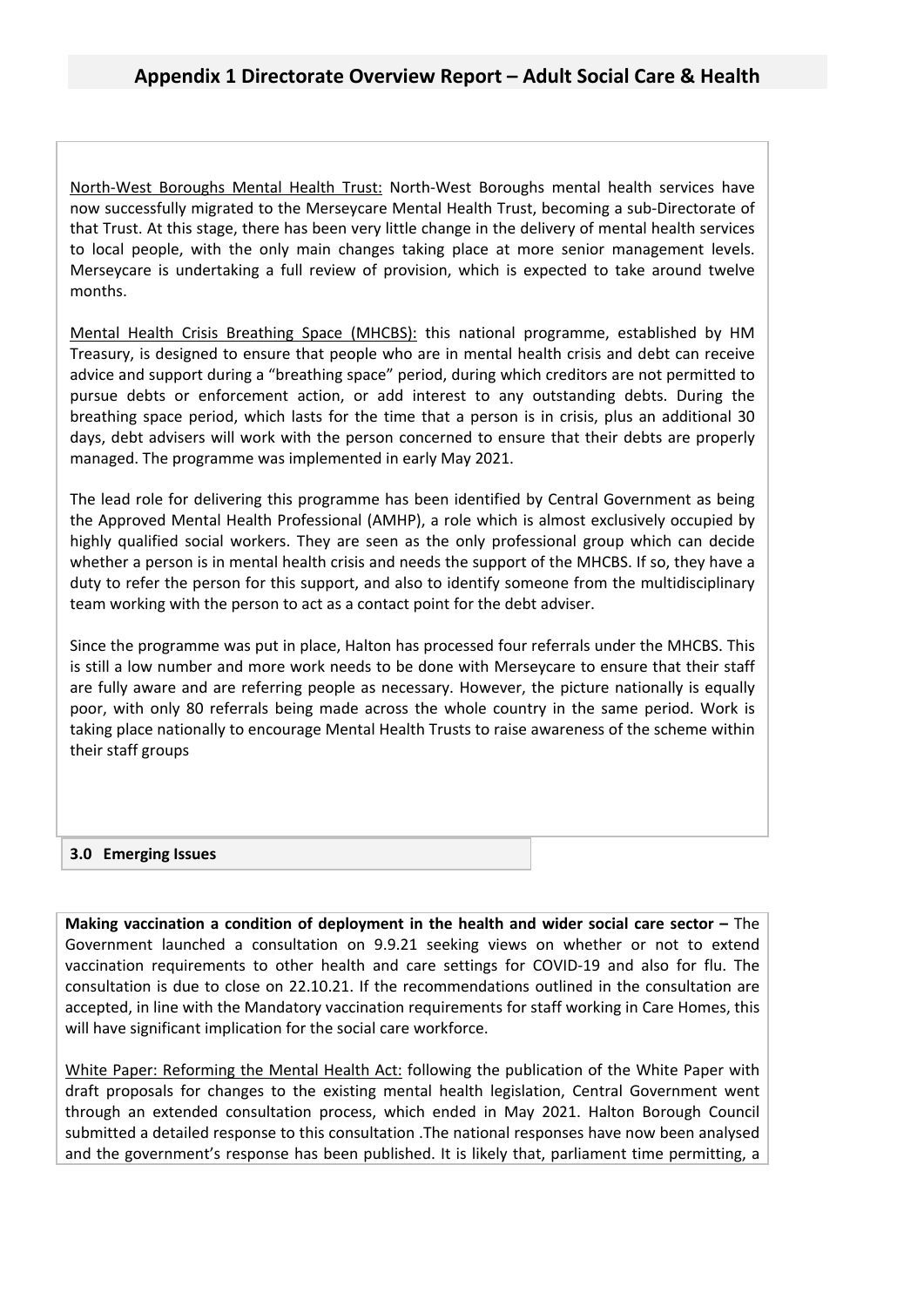draft bill will be presented to parliament in 2022, with a new Act being published later that year. A lead-in period will then be required, to ensure that all staff are suitably trained and appropriate systems and procedures are put in place.

Section 140 Mental Health Act: this section of the Act lays duties on CCGs to ensure that there are adequate numbers of mental health beds available in their locality to admit people detained under the Mental Health Act in situations of special urgency. Locally and nationally, there have been continuing concerns about suitable bed availability for people being detained under the Act, with many accounts of people having to be placed in hospitals far from their home areas. With this in mind, the Chief Social Worker wrote to all Directors of Adults Social Services to urge that local agreements are set up with CCGs, to ensure that beds are available when needed. Detailed work has taken place with the four Cheshire local authorities and their partner CCGs to resolve this issue, which is leading to the delivery of a county-wide protocol for ensuring an adequate local bed base.

#### **4.0 Risk Control Measures**

Risk control forms an integral part of the Council's Business Planning and performance monitoring arrangements. During the development of the 2018/19 Business Plan, the service was required to undertake a risk assessment of all key service objectives with high risks included in the Directorate Risk Register.

#### **5.0 Progress Against High Priority Equality Actions**

The Council must have evidence that it reviews its services and policies to show that they comply with the Public Sector Equality Duty (PSED) which came into force in April 2011. The PSED also requires us to publish this information as it is available.

As a result of undertaking a departmental Equality Impact Assessment no high priority actions were identified for the service for the period 2018 - 19.

#### **6.0 Data Quality Statement**

The author provides assurance that the information contained within this report is accurate and valid and that every effort has been made to avoid the omission of data. Where data has been estimated, has been sourced directly from partner or other agencies, or where there are any concerns regarding the limitations of its use this has been clearly annotated.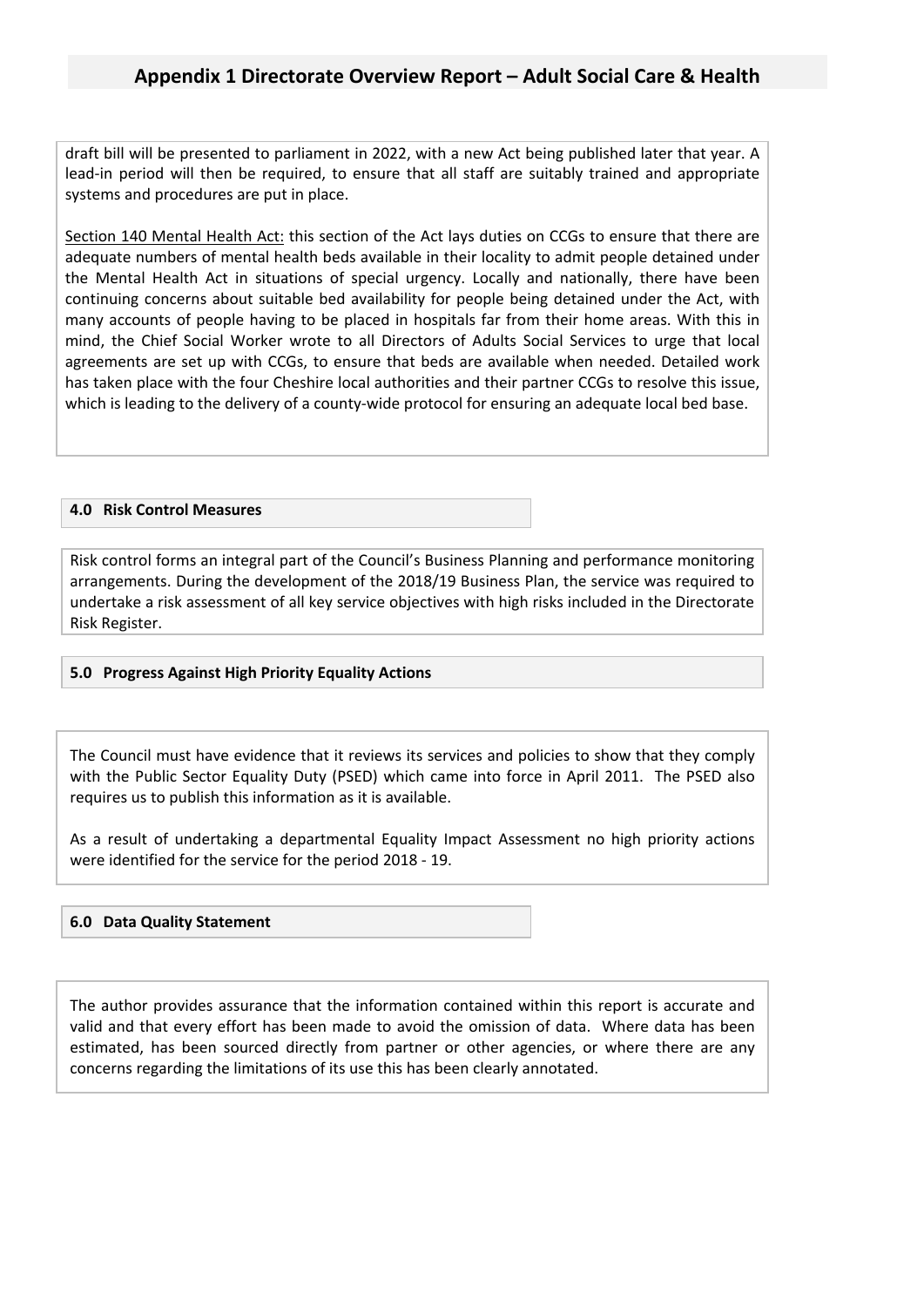### **Appendix 1 Directorate Overview Report – Adult Social Care & Health**

#### **7.0 Appendices**

- Appendix 1 Progress Against Objectives/Milestones
- Appendix 2 Progress Against Performance Indicators
- Appendix 3 Financial Statement
- Appendix 4 Explanation of Use of Symbols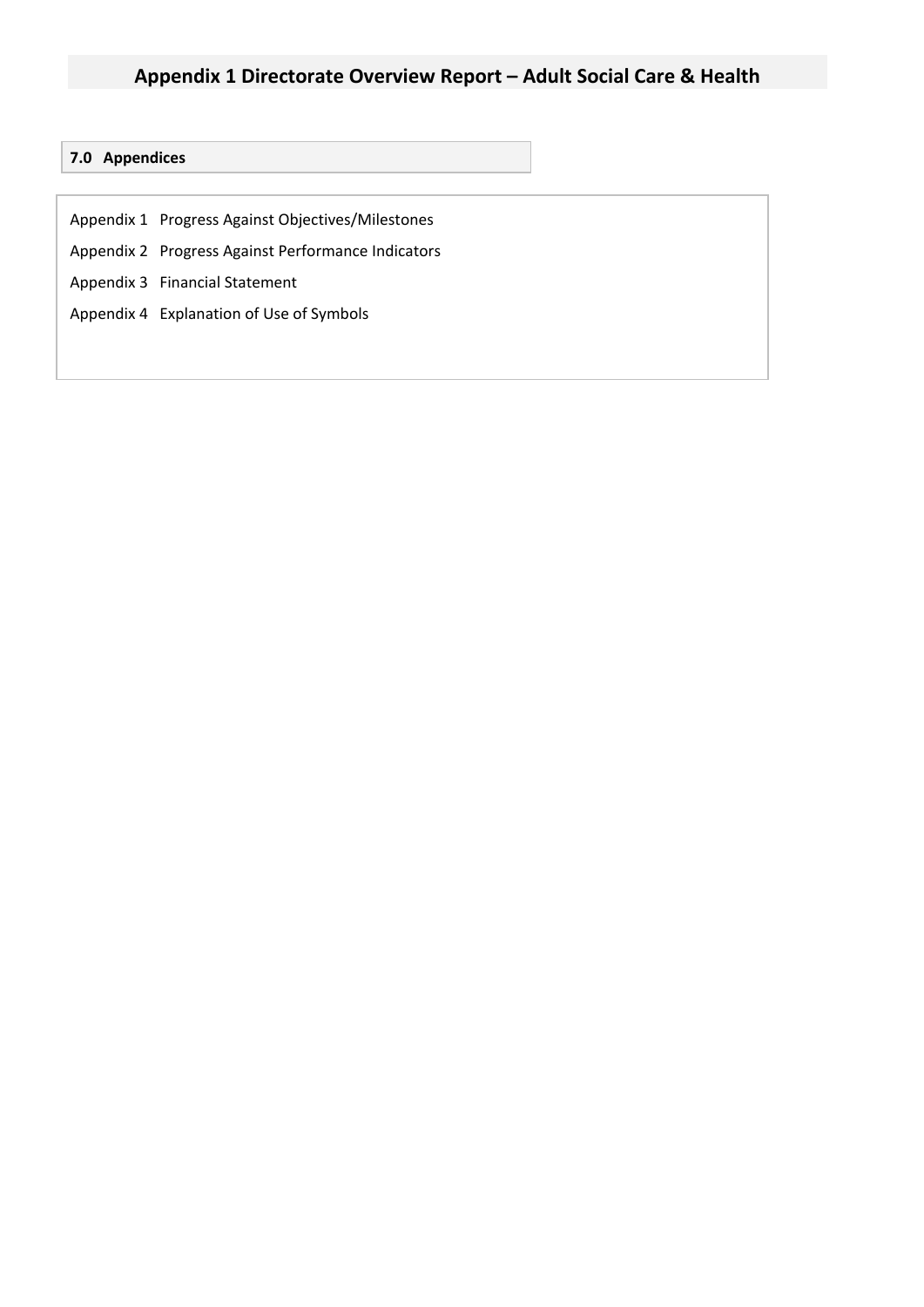## **Appendix 1: Progress against objectives/milestones**

| <b>Service Objective 1</b> | Working in partnership with statutory and non-statutory organisations, evaluate, plan, commission and redesign services to |
|----------------------------|----------------------------------------------------------------------------------------------------------------------------|
|                            | ensure that they meet the needs and improve outcomes for vulnerable people.                                                |

### Linked Indicators: ASC 01, 02, 03, 04, 05 (Annual Collection Only), 12, 13 (A), (B), 14, 15, 16, 17, 18, 19, 20, 21 (A), (B), 22 (Annual Collection Only)

| <b>Milestones</b>                                                                                                                                      | <b>Progress</b><br>Q <sub>2</sub> | <b>Supporting Commentary</b>                                                                                                                                                                                                                                                                                                                                                                                                                                                                                                                                                                                                                                              |
|--------------------------------------------------------------------------------------------------------------------------------------------------------|-----------------------------------|---------------------------------------------------------------------------------------------------------------------------------------------------------------------------------------------------------------------------------------------------------------------------------------------------------------------------------------------------------------------------------------------------------------------------------------------------------------------------------------------------------------------------------------------------------------------------------------------------------------------------------------------------------------------------|
| Monitor the effectiveness of the Better Care Fund pooled<br>budget ensuring that budget comes out on target                                            |                                   | Pooled budget on target in relation to projected spend                                                                                                                                                                                                                                                                                                                                                                                                                                                                                                                                                                                                                    |
| Integrate social services with community health services                                                                                               |                                   | Halton Intermediate Care and Frailty model agreed and commenced<br>implementation - plan to complete by September 2021. Further work being<br>led through PCN's on hub development with primary care                                                                                                                                                                                                                                                                                                                                                                                                                                                                      |
| Monitor the Care Act implementation                                                                                                                    |                                   | Fully Implemented                                                                                                                                                                                                                                                                                                                                                                                                                                                                                                                                                                                                                                                         |
| Continue to monitor effectiveness of changes arising from<br>review of services and support to children and adults with<br>Autistic Spectrum Disorder. | $\mathbf{U}$                      | No Commentary received for Q2.                                                                                                                                                                                                                                                                                                                                                                                                                                                                                                                                                                                                                                            |
| Continue to implement the Local Dementia Strategy, to ensure<br>effective services are in place.                                                       |                                   | Arrangements for the initiating the review of the local dementia<br>strategy/new dementia strategy will be made when the new Commissioning<br>and Development manager is in place, as they will be acting as strategy<br>lead. However, in the interim, work has been ongoing within ASC to<br>progress the Dementia Friendly HBC approach (as recommended as good<br>practice for local dementia strategy) - with a draft action plan presented to<br>COMT in September 2021, and further work with the respective<br>Management teams to progress in October. In addition, Alzheimer's Society<br>are in talks with HBC about their proposal to enhance local provision |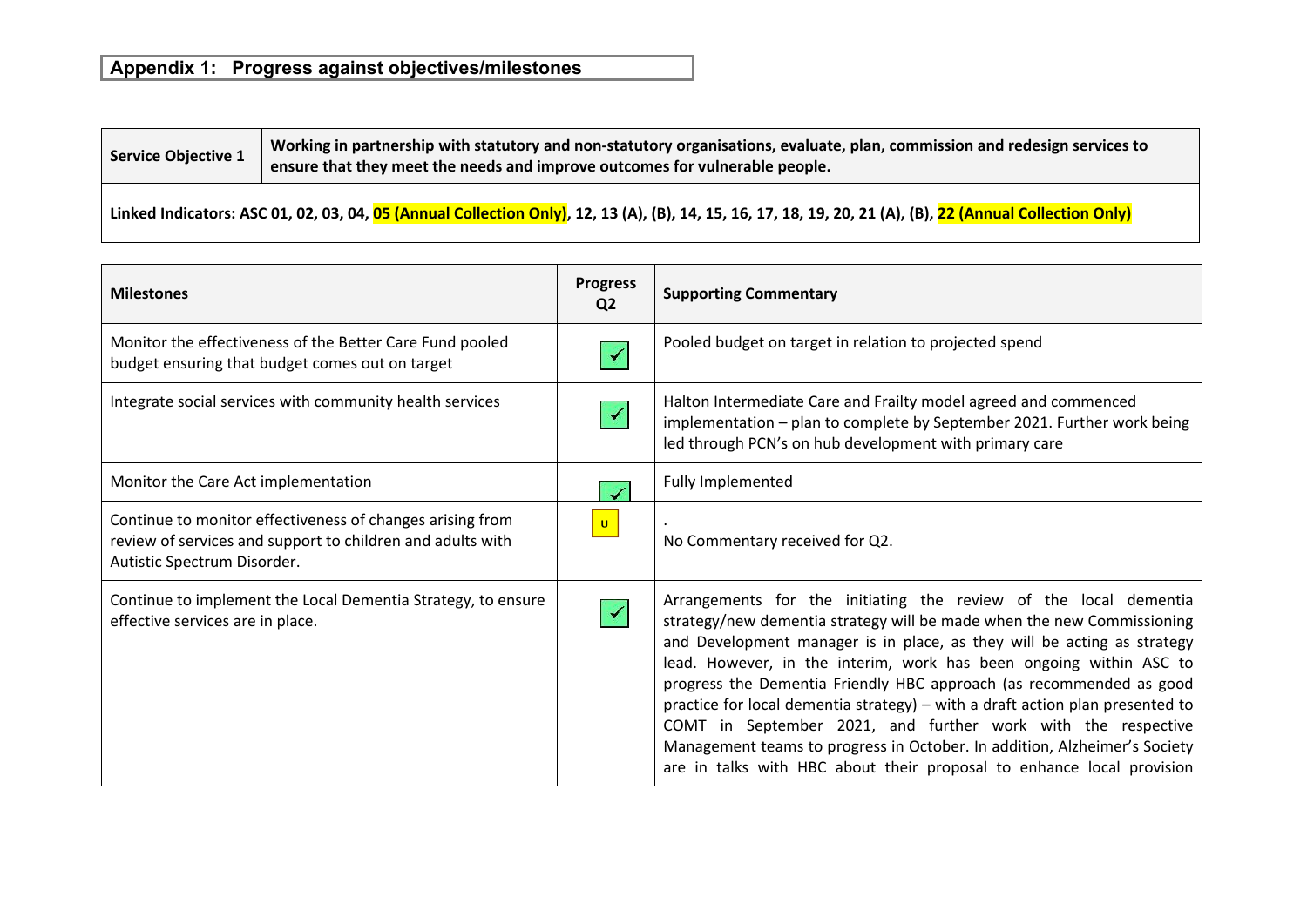|                                                                                                                                                                                                          |                          | through cognitive therapy sessions - as added value to the existing contract<br>(in place until March 2021). |
|----------------------------------------------------------------------------------------------------------------------------------------------------------------------------------------------------------|--------------------------|--------------------------------------------------------------------------------------------------------------|
| Continue to work with the 5Boroughs NHS Foundation Trust<br>proposals to redesign pathways for people with Acute Mental<br>Health problems and services for older people with Mental<br>Health problems. |                          | Completed                                                                                                    |
| The Homelessness strategy be kept under annual review to<br>determine if any changes or updates are required.                                                                                            | $\vert \mathsf{u} \vert$ | No Commentary received for Q2.                                                                               |

| <b>Service Objective 2</b> | Effectively consult and engage with people who have eligible needs to evaluate service delivery, in the form of an annual survey<br>to highlight any areas for improvement and contribute towards the effective re-design of services where required. |
|----------------------------|-------------------------------------------------------------------------------------------------------------------------------------------------------------------------------------------------------------------------------------------------------|
|                            | Linked Indicators: ASC 20, 22 (Annual Collection Only)                                                                                                                                                                                                |

| <b>Service Objective 3</b> | Ensure that there are effective business processes and services in place to enable the Directorate to manage, procure and deliver<br>high quality, value for money services that meet people's needs. |
|----------------------------|-------------------------------------------------------------------------------------------------------------------------------------------------------------------------------------------------------|
|                            | Linked Indicators: ASC 22, (Annual Collection Only) ASC 23, (Biennial Collection Only)                                                                                                                |

| <b>Milestones</b>                                                                                                                                                                                                                                                          | <b>Progress</b><br>Q <sub>2</sub> | <b>Supporting Commentary</b>                             |
|----------------------------------------------------------------------------------------------------------------------------------------------------------------------------------------------------------------------------------------------------------------------------|-----------------------------------|----------------------------------------------------------|
| Undertake on-going review and development of all<br>commissioning strategies, aligning with Public Health and<br>Clinical Commissioning Group, to enhance service delivery and<br>continue cost effectiveness, and ensure appropriate<br>governance controls are in place. |                                   | This work forms part of the One Halton development (ICP) |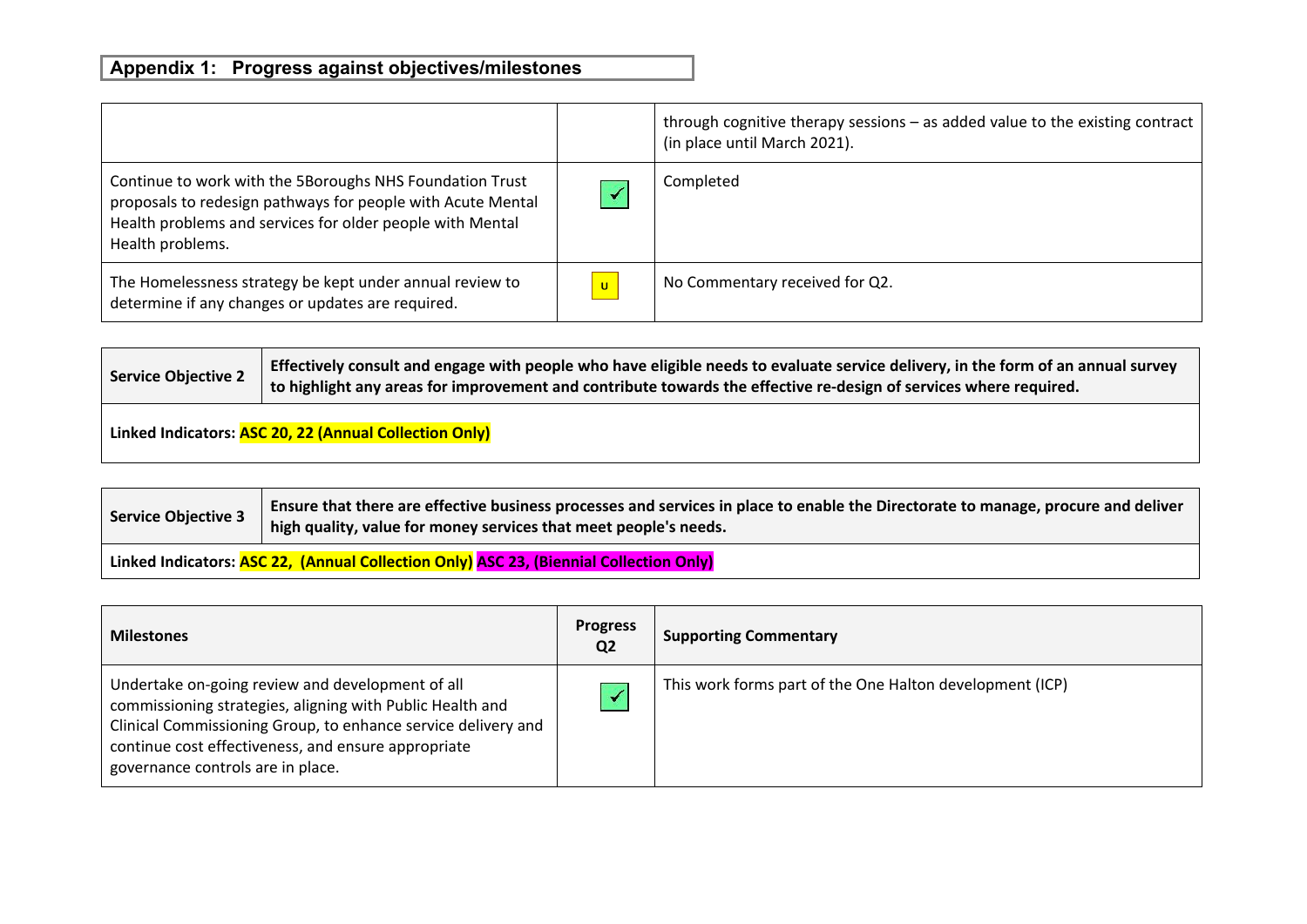# **Appendix 1: Progress against objectives/milestones**

| Continue to establish effective arrangements across the whole $\parallel$<br>of adult social care to deliver personalised quality services. | We are restarting our rollout of training on Strengths based approaches<br>$\overline{a}$ across adult social care, currently working with SMT on leadership and with<br>managers. |
|---------------------------------------------------------------------------------------------------------------------------------------------|------------------------------------------------------------------------------------------------------------------------------------------------------------------------------------|
|                                                                                                                                             |                                                                                                                                                                                    |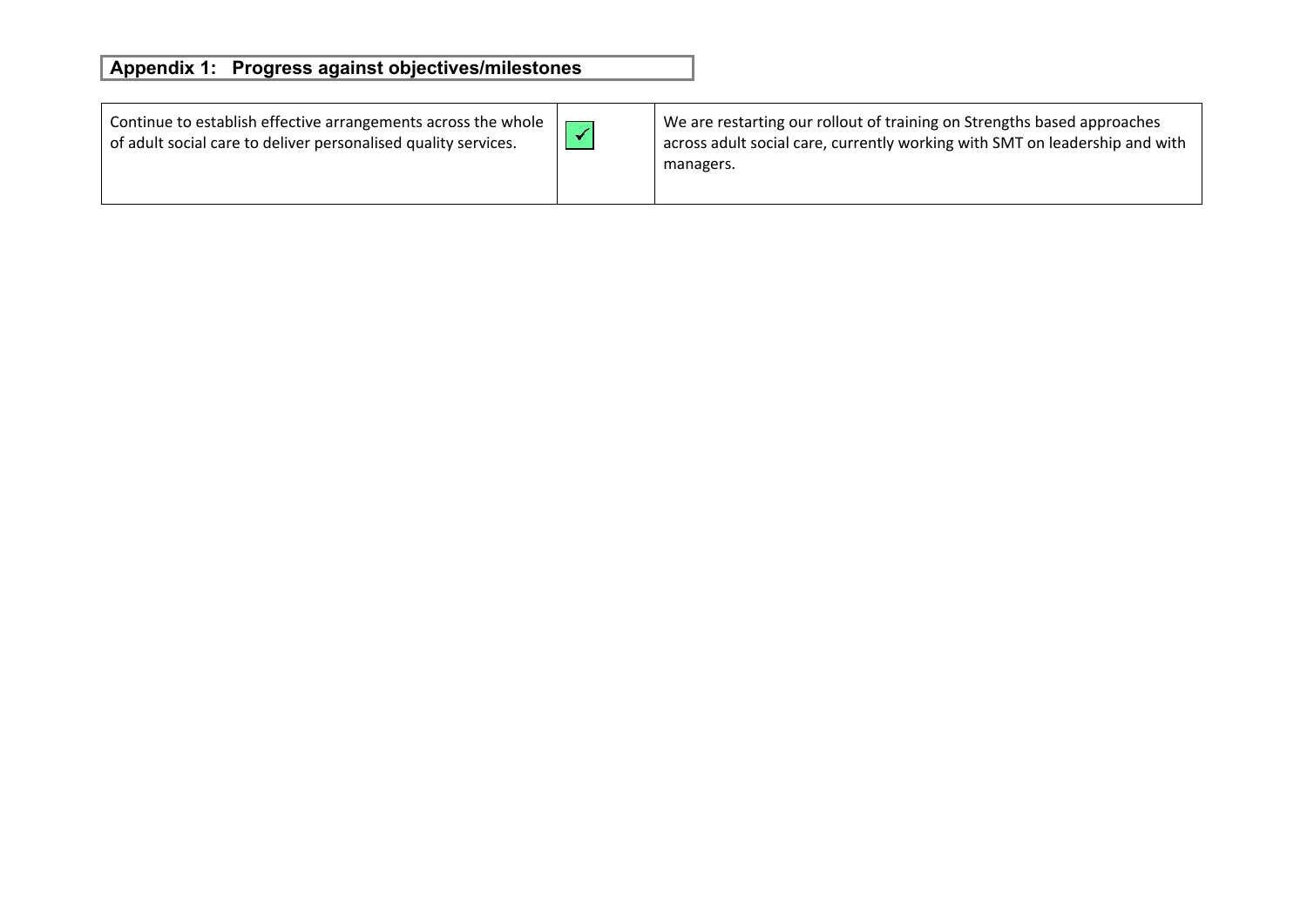| <b>Ref</b>           | <b>Description</b>                                                                                                                                      | <b>Actual</b><br>2020/21 | <b>Target</b><br>2021/22 | Quarter<br>$\overline{2}$ | <b>Current</b><br><b>Progress</b> | <b>Direction</b><br>of Travel | <b>Supporting Commentary</b>                                                                                                                                                                                                                                                          |
|----------------------|---------------------------------------------------------------------------------------------------------------------------------------------------------|--------------------------|--------------------------|---------------------------|-----------------------------------|-------------------------------|---------------------------------------------------------------------------------------------------------------------------------------------------------------------------------------------------------------------------------------------------------------------------------------|
| <b>Older People:</b> |                                                                                                                                                         |                          |                          |                           |                                   |                               |                                                                                                                                                                                                                                                                                       |
| ASC 01               | Permanent Admissions to<br>residential and nursing care<br>homes per 100,000 population<br>$65+$<br><b>Better Care Fund performance</b><br>metric       | <b>TBC</b>               | 635                      | N/A                       | $\mathbf{u}$                      | N/A                           | Work is in progress to look at the<br>number of admissions to residential<br>and nursing care, we will have an<br>update for you at Q3.                                                                                                                                               |
| <b>ASC 02</b>        | Delayed transfers of care<br>(delayed days) from hospital per<br>100,000 population.<br><b>Better Care Fund performance</b><br>metric                   | N/A                      | <b>TBC</b>               | N/A                       | $\mathbf{u}$                      | N/A                           | The collection of this dataset<br>continues to be paused. No date has<br>been provided for its<br>recommencement.                                                                                                                                                                     |
| <b>ASC 03</b>        | Total non-elective admissions in<br>to hospital (general & acute), all<br>age, per 100,000 population.<br><b>Better Care Fund performance</b><br>metric | 3341                     | 5                        | 4139                      |                                   |                               | Halton CCG continues to see low<br>number of zero day length of stay<br>admissions at Warrington Hospital,<br>this is due to the use of assessment<br>space as temporary bedded down<br>makes the<br>this<br>units,<br>space<br>unavailable for same day admit to<br>assess patients. |
| <b>ASC 04</b>        | Proportion of Older People (65<br>and over) who were still at home<br>91 days after discharge from<br>hospital into<br>reablement/rehabilitation        | <b>TBC</b>               | 84%                      | N/A                       | N/A                               | N/A                           | Annual collection only to be<br>reported in Q4, (figure is an<br>estimate).                                                                                                                                                                                                           |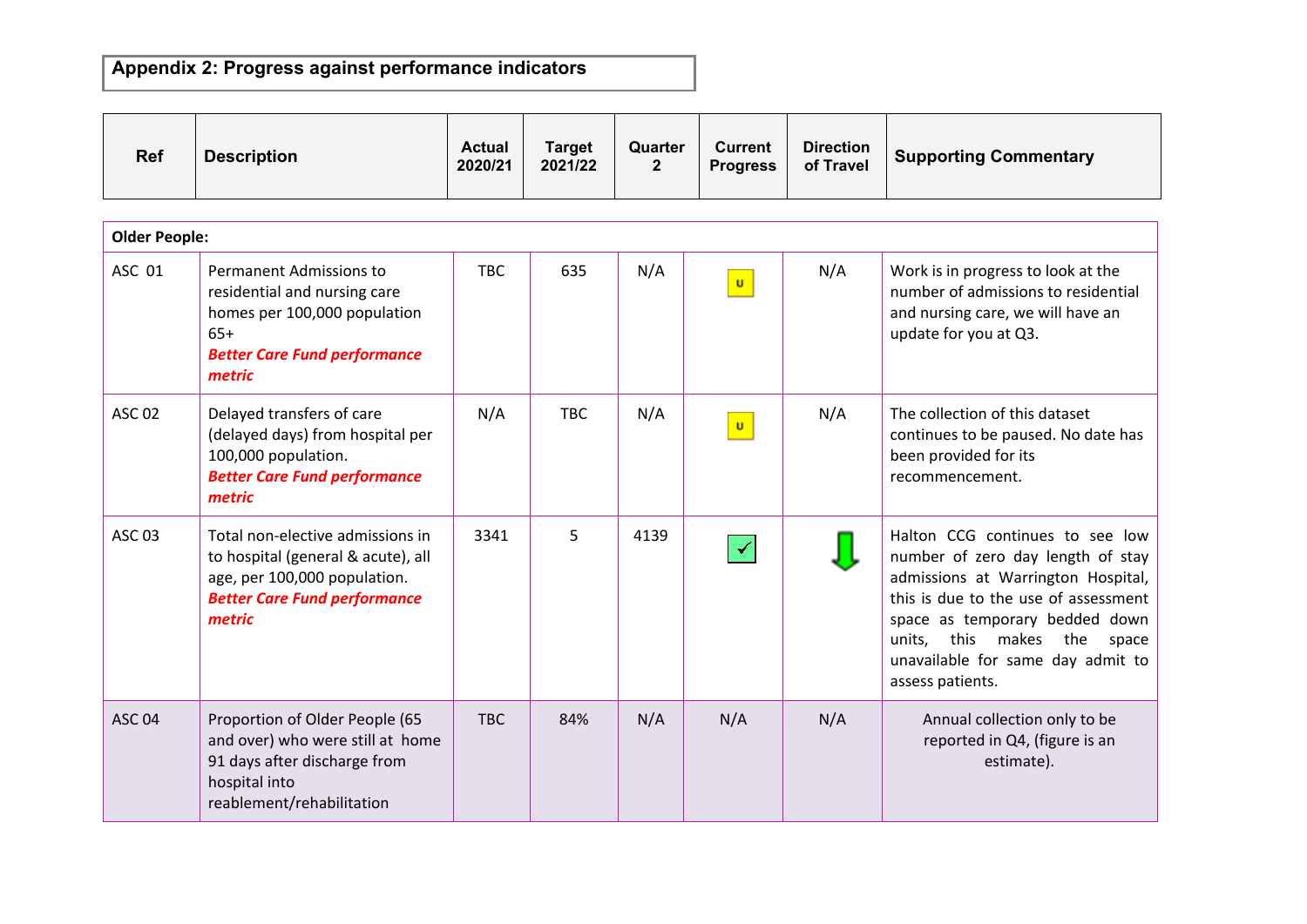| Ref           | <b>Description</b>                                                                                                                | <b>Actual</b><br>2020/21 | <b>Target</b><br>2021/22 | Quarter<br>$\overline{2}$ | <b>Current</b><br><b>Progress</b> | <b>Direction</b><br>of Travel | <b>Supporting Commentary</b>                                                                                                                                                                                                                                |
|---------------|-----------------------------------------------------------------------------------------------------------------------------------|--------------------------|--------------------------|---------------------------|-----------------------------------|-------------------------------|-------------------------------------------------------------------------------------------------------------------------------------------------------------------------------------------------------------------------------------------------------------|
|               |                                                                                                                                   |                          |                          |                           |                                   |                               |                                                                                                                                                                                                                                                             |
|               | services (ASCOF 2B)<br><b>Better Care Fund performance</b><br>metric                                                              |                          |                          |                           |                                   |                               |                                                                                                                                                                                                                                                             |
|               | Adults with Learning and/or Physical Disabilities:                                                                                |                          |                          |                           |                                   |                               |                                                                                                                                                                                                                                                             |
| <b>ASC 05</b> | Percentage of items of<br>equipment and adaptations<br>delivered within 7 working days<br>(VI/DRC/HMS)                            | 72%                      | 97%                      | 78%                       | $\blacktriangledown$              |                               | Due to a backlog in loading services<br>figures appear low for this quarter,<br>however there should be a<br>significant improvement in Q3.                                                                                                                 |
| <b>ASC 06</b> | Proportion of people in receipt of<br>Self Directed Support (ASCOF 1C<br>- people in receipt of long term<br>support (Part 1) SDS | 74%                      | 80%                      | 95.4%                     | $\blacktriangledown$              |                               | There have been ongoing issues with<br>reporting on this metric, which we<br>now think has been resolved.<br>however we need to continue to<br>look at this in more detail and<br>compare monthly to ensure that the<br>figure continues in this direction. |
| <b>ASC 07</b> | Proportion of people in receipt of<br>SDS (ASCOF 1C - people in receipt<br>of long term support) (Part 2) DP                      | 21%                      | 45%                      | 35%                       | $\bigvee$                         |                               | As above we are continuing to look<br>at our reporting in this area to<br>ensure that our systems are<br>reporting correctly.                                                                                                                               |
| <b>ASC 08</b> | Proportion of adults with learning<br>disabilities who live in their own<br>home or with their family (ASCOF<br>1G)               | 92.4%                    | 88%                      | 92.79<br>%                | $\blacktriangledown$              |                               | Figures in this area remain stable.                                                                                                                                                                                                                         |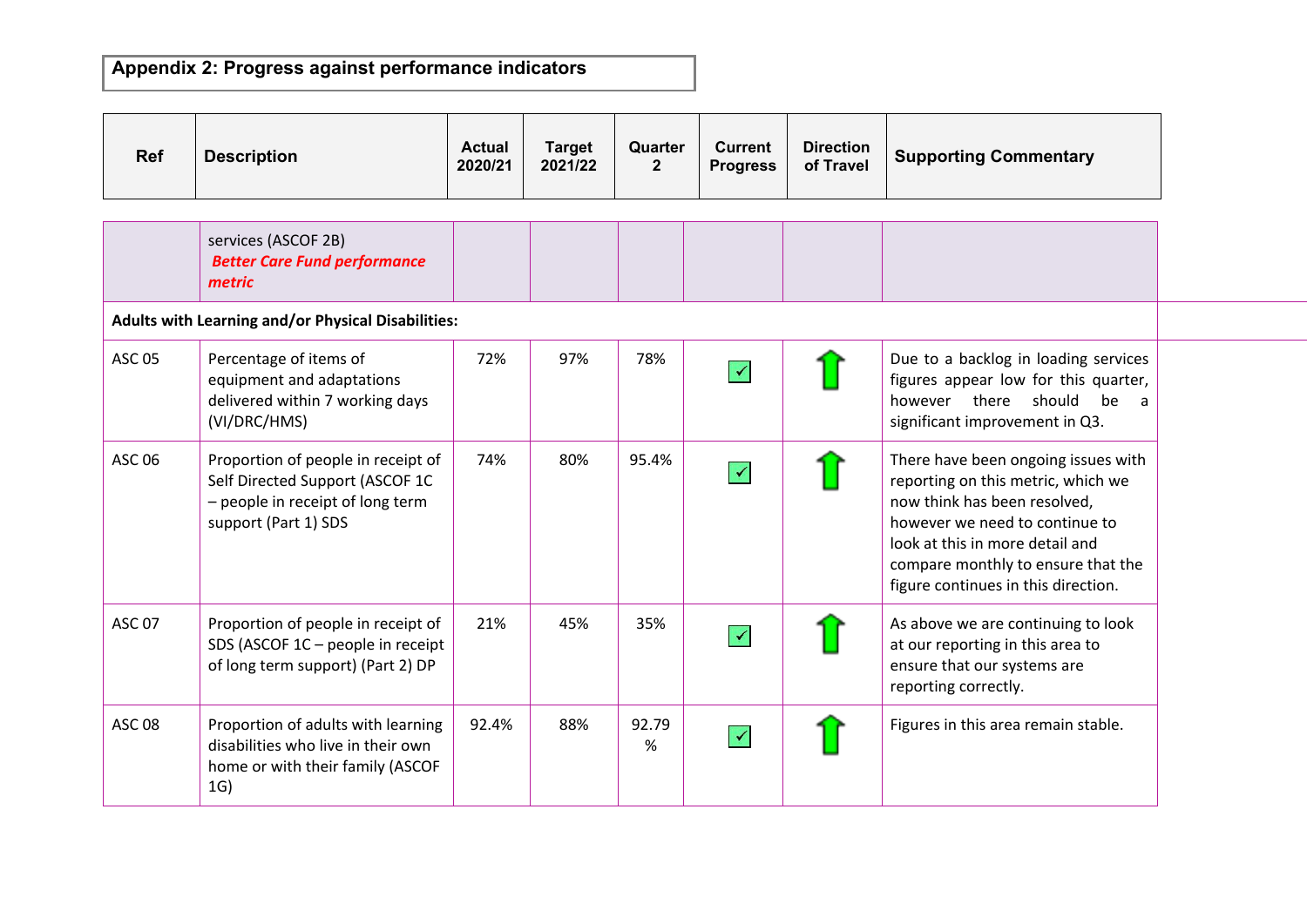| <b>Ref</b>           | <b>Description</b>                                                                                                                                                 | <b>Actual</b><br>2020/21 | <b>Target</b><br>2021/22 | Quarter<br>$\overline{2}$ | <b>Current</b><br><b>Progress</b> | <b>Direction</b><br>of Travel | <b>Supporting Commentary</b>                                                                                                                                                                                                                                                                                                                                                                                                                            |
|----------------------|--------------------------------------------------------------------------------------------------------------------------------------------------------------------|--------------------------|--------------------------|---------------------------|-----------------------------------|-------------------------------|---------------------------------------------------------------------------------------------------------------------------------------------------------------------------------------------------------------------------------------------------------------------------------------------------------------------------------------------------------------------------------------------------------------------------------------------------------|
| <b>ASC 09</b>        | Proportion of adults with learning<br>disabilities who are in<br>Employment (ASCOF 1E)                                                                             | 5%                       | 5.5%                     | 5.29%                     | $\blacktriangledown$              |                               | There are 22 people with a learning<br>disability in paid employment. The<br>percentage is based on the number<br>of people with a learning disability<br>"known to" the Council. The known<br>to figure can fluctuate each month<br>as people have been added to Care<br>First or their assessments have been<br>completed; this will have an overall<br>effect on the percentage. 'Known<br>to' clients are those in receipt of long<br>term support. |
| <b>Homelessness:</b> |                                                                                                                                                                    |                          |                          |                           |                                   |                               |                                                                                                                                                                                                                                                                                                                                                                                                                                                         |
| ASC 10               | Homeless presentations made to<br>the Local Authority for assistance<br>In accordance with Homelessness<br>Reduction Act 2017.<br>Relief<br>Prevention<br>Homeless | N/A                      | TBC                      | N/A                       | N/A                               | N/A                           | No commentary received for Q2.                                                                                                                                                                                                                                                                                                                                                                                                                          |
| ASC 11               | LA Accepted a statutory duty to<br>homeless households in<br>accordance with homelessness<br>Act 2002                                                              | N/A                      | TBC                      | N/A                       | N/A                               | N/A                           | No commentary received for Q2.                                                                                                                                                                                                                                                                                                                                                                                                                          |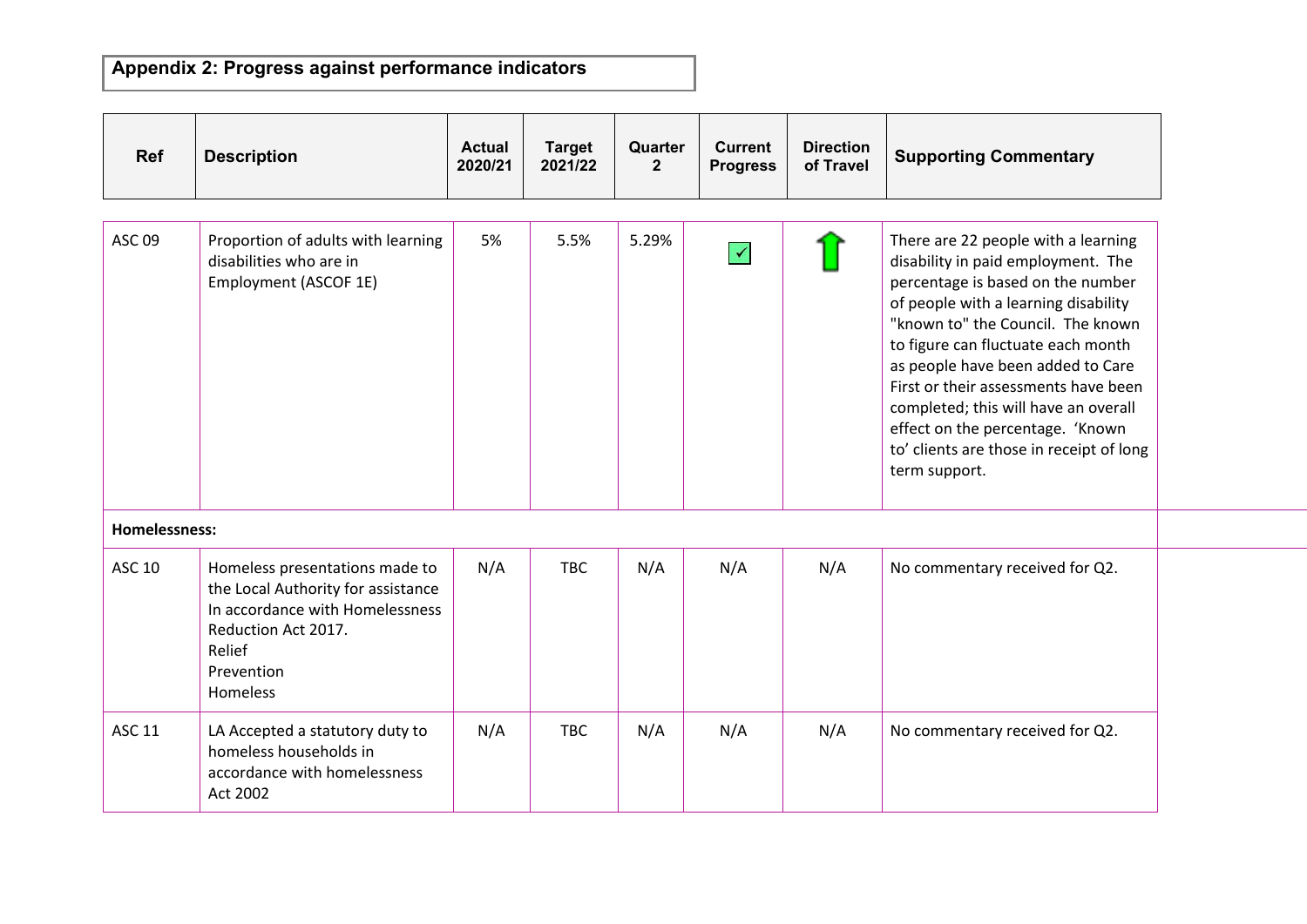| <b>Ref</b>    | <b>Description</b>                                                                                                                                                                                                                                                          | <b>Actual</b><br>2020/21 | <b>Target</b><br>2021/22 | Quarter<br>$\overline{2}$ | <b>Current</b><br><b>Progress</b> | <b>Direction</b><br>of Travel | <b>Supporting Commentary</b>                                          |
|---------------|-----------------------------------------------------------------------------------------------------------------------------------------------------------------------------------------------------------------------------------------------------------------------------|--------------------------|--------------------------|---------------------------|-----------------------------------|-------------------------------|-----------------------------------------------------------------------|
| <b>ASC 12</b> | Homelessness prevention, where<br>an applicant has been found to be<br>eligible and unintentionally<br>homeless.                                                                                                                                                            | N/A                      | <b>TBC</b>               | N/A                       | N/A                               | N/A                           | No commentary received for Q2.                                        |
| <b>ASC 13</b> | Number of households living in<br><b>Temporary Accommodation</b><br>Hostel<br>Bed & Breakfast                                                                                                                                                                               | N/A                      | <b>TBC</b>               | N/A                       | N/A                               | N/A                           | No commentary received for Q2.                                        |
| <b>ASC 14</b> | Households who considered<br>themselves as homeless, who<br>approached the LA housing<br>advice service, and for whom<br>housing advice casework<br>intervention resolved their<br>situation (the number divided by<br>the number of thousand<br>households in the Borough) | N/A                      | <b>TBC</b>               | N/A                       | N/A                               | N/A                           | No commentary received for Q2.                                        |
| Safeguarding: |                                                                                                                                                                                                                                                                             |                          |                          |                           |                                   |                               |                                                                       |
| <b>ASC 15</b> | Percentage of individuals<br>involved in Section 42<br><b>Safeguarding Enquiries</b>                                                                                                                                                                                        | <b>TBC</b>               | <b>TBC</b>               | N/A                       | N/A                               | N/A                           | Work being done looking at the<br>Actual/ target/Q2 figure.           |
| <b>ASC 16</b> | Percentage of existing HBC Adult<br>Social Care staff that have                                                                                                                                                                                                             | 62%                      | 85%                      | 67%                       | $\checkmark$                      |                               | Despite the pandemic the number of<br>people undertaking safeguarding |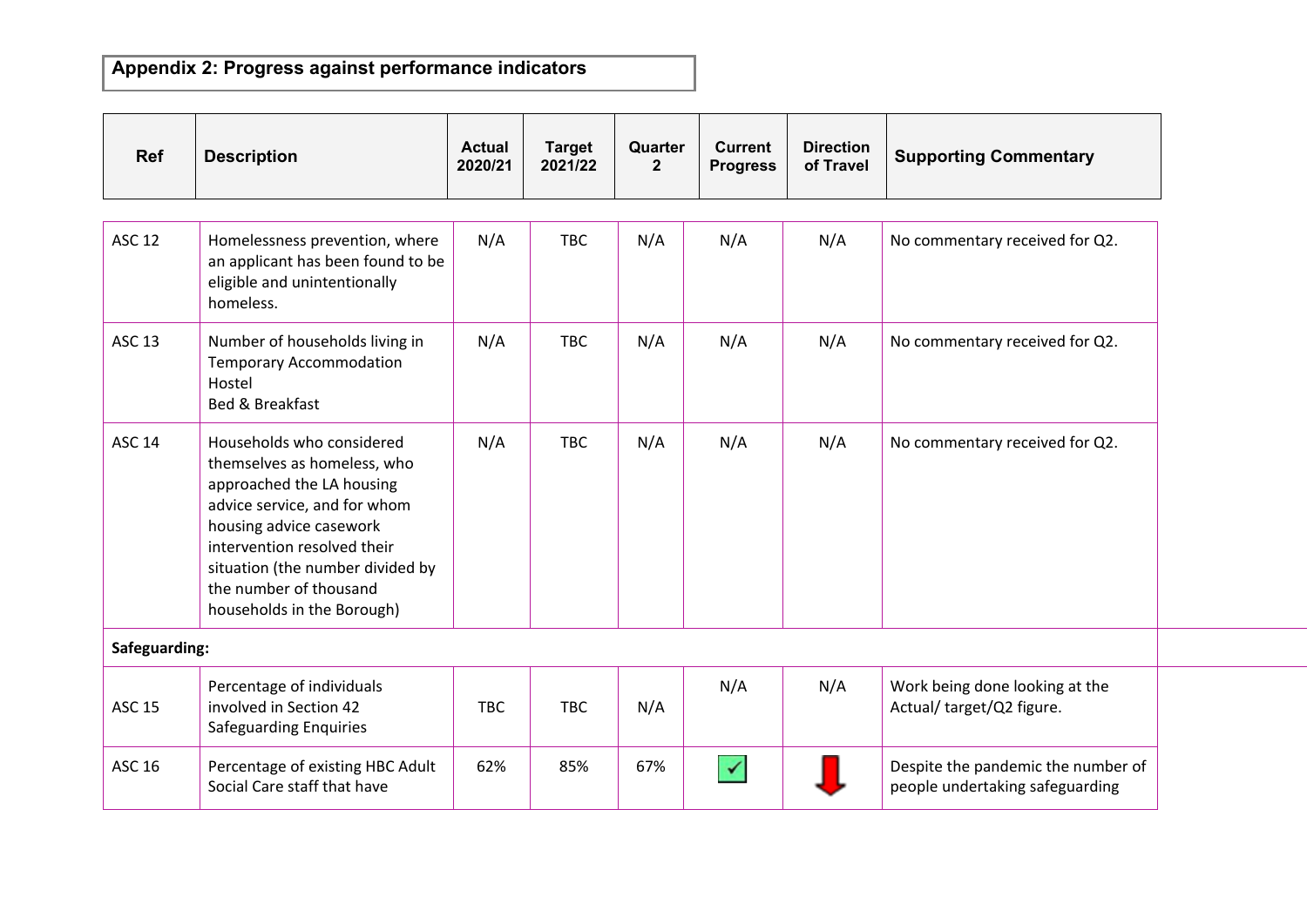| <b>Ref</b>    | <b>Description</b>                                                                                                                                                                         | <b>Actual</b><br>2020/21 | <b>Target</b><br>2021/22 | Quarter<br>$\overline{2}$ | <b>Current</b><br><b>Progress</b> | <b>Direction</b><br>of Travel | <b>Supporting Commentary</b>                                                                                   |
|---------------|--------------------------------------------------------------------------------------------------------------------------------------------------------------------------------------------|--------------------------|--------------------------|---------------------------|-----------------------------------|-------------------------------|----------------------------------------------------------------------------------------------------------------|
|               |                                                                                                                                                                                            |                          |                          |                           |                                   |                               |                                                                                                                |
|               | received Adult Safeguarding<br>Training, including e-learning, in<br>the last 3-years (denominator<br>front line staff only).                                                              |                          |                          |                           |                                   |                               | training has surpassed the previous<br>year figures, however, they remain<br>less than the target set.         |
| ASC17         | The Proportion of People who<br>use services who say that those<br>services have made them feel<br>safe and secure - Adult Social<br>Care Survey (ASCOF 4B)                                | N/A                      | N/A                      | N/A                       | N/A                               | N/A                           | Annual collection only to be<br>reported in Q4, (figure is an<br>estimate).                                    |
| Carers:       |                                                                                                                                                                                            |                          |                          |                           |                                   |                               |                                                                                                                |
| <b>ASC 18</b> | Proportion of Carers in receipt of<br>Self Directed Support.                                                                                                                               | 99.4%                    | 99%                      | 96.2%                     | $\blacktriangledown$              |                               | This figure is slightly down from this<br>time last year however, we are still<br>on track to meet the target. |
| ASC 19        | Carer reported Quality of Life<br>(ASCOF 1D, (this figure is based<br>on combined responses of several<br>questions to give an average<br>value. A higher value shows good<br>performance) | N/A                      | N/A                      | N/A                       | N/A                               | N/A                           | Annual collection only to be<br>reported in Q4, (figure is an<br>estimate).                                    |
| <b>ASC 20</b> | Overall satisfaction of carers with<br>social services (ASCOF 3B)                                                                                                                          | N/A                      | N/A                      | N/A                       | N/A                               | N/A                           | Annual collection only to be<br>reported in Q4, (figure is an<br>estimate).                                    |
| <b>ASC 21</b> | The proportion of carers who                                                                                                                                                               | N/A                      | N/A                      | N/A                       | N/A                               | N/A                           | Annual collection only to be                                                                                   |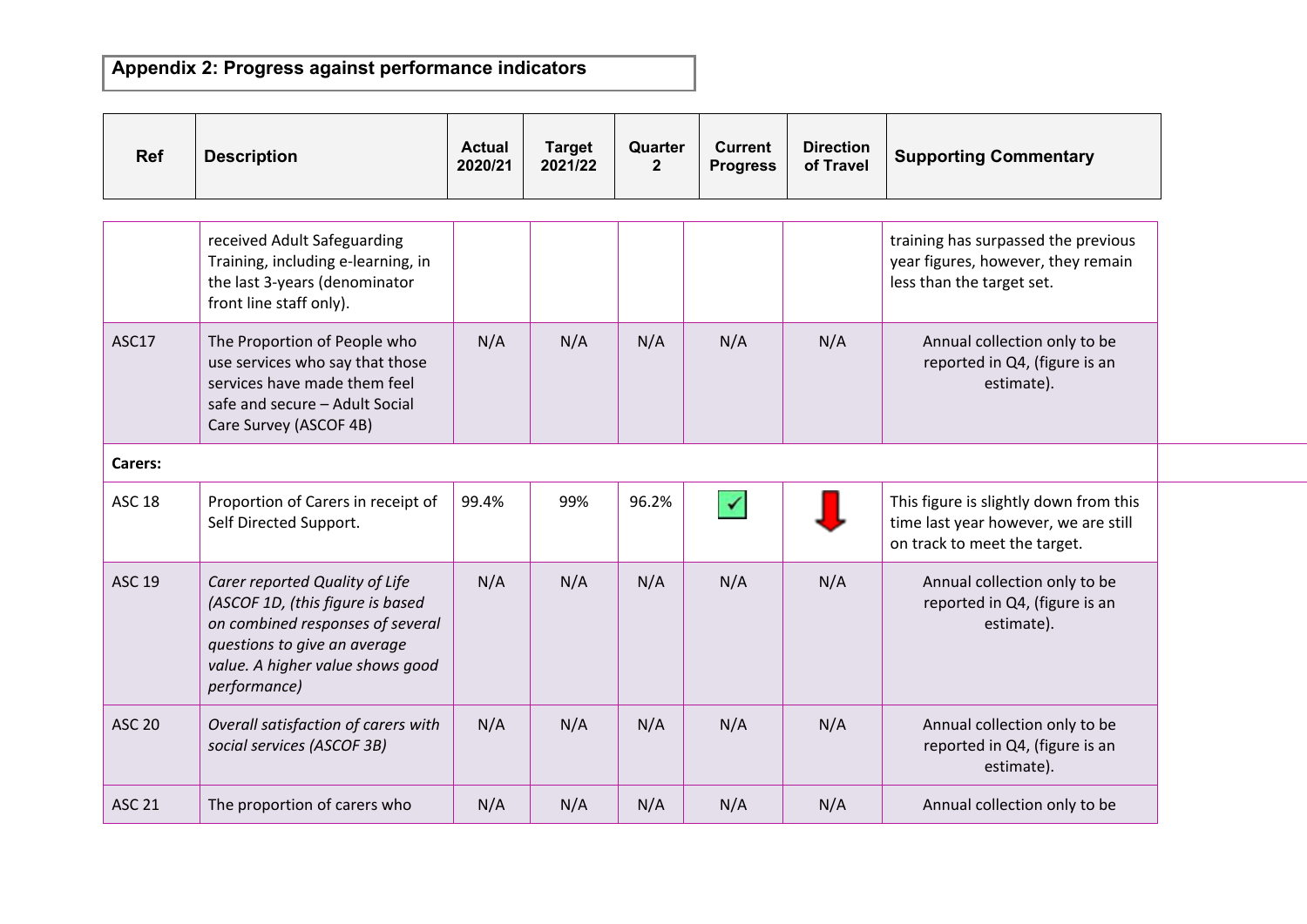| <b>Ref</b>    | <b>Description</b>                                                                                                                           | <b>Actual</b><br>2020/21 | <b>Target</b><br>2021/22 | Quarter<br>$\mathbf{2}$ | Current<br><b>Progress</b> | <b>Direction</b><br>of Travel | <b>Supporting Commentary</b>                                                |
|---------------|----------------------------------------------------------------------------------------------------------------------------------------------|--------------------------|--------------------------|-------------------------|----------------------------|-------------------------------|-----------------------------------------------------------------------------|
|               |                                                                                                                                              |                          |                          |                         |                            |                               |                                                                             |
|               | report that they have been<br>included or consulted in<br>discussions about the person they<br>care for (ASCOF 3C)                           |                          |                          |                         |                            |                               | reported in Q4, (figure is an<br>estimate).                                 |
| <b>ASC 22</b> | Do care and support services help<br>to have a better quality of life?<br>(ASC survey Q 2b)<br><b>Better Care Fund performance</b><br>metric | N/A                      | 93%                      | N/A                     | N/A                        | N/A                           | Annual collection only to be<br>reported in Q4, (figure is an<br>estimate). |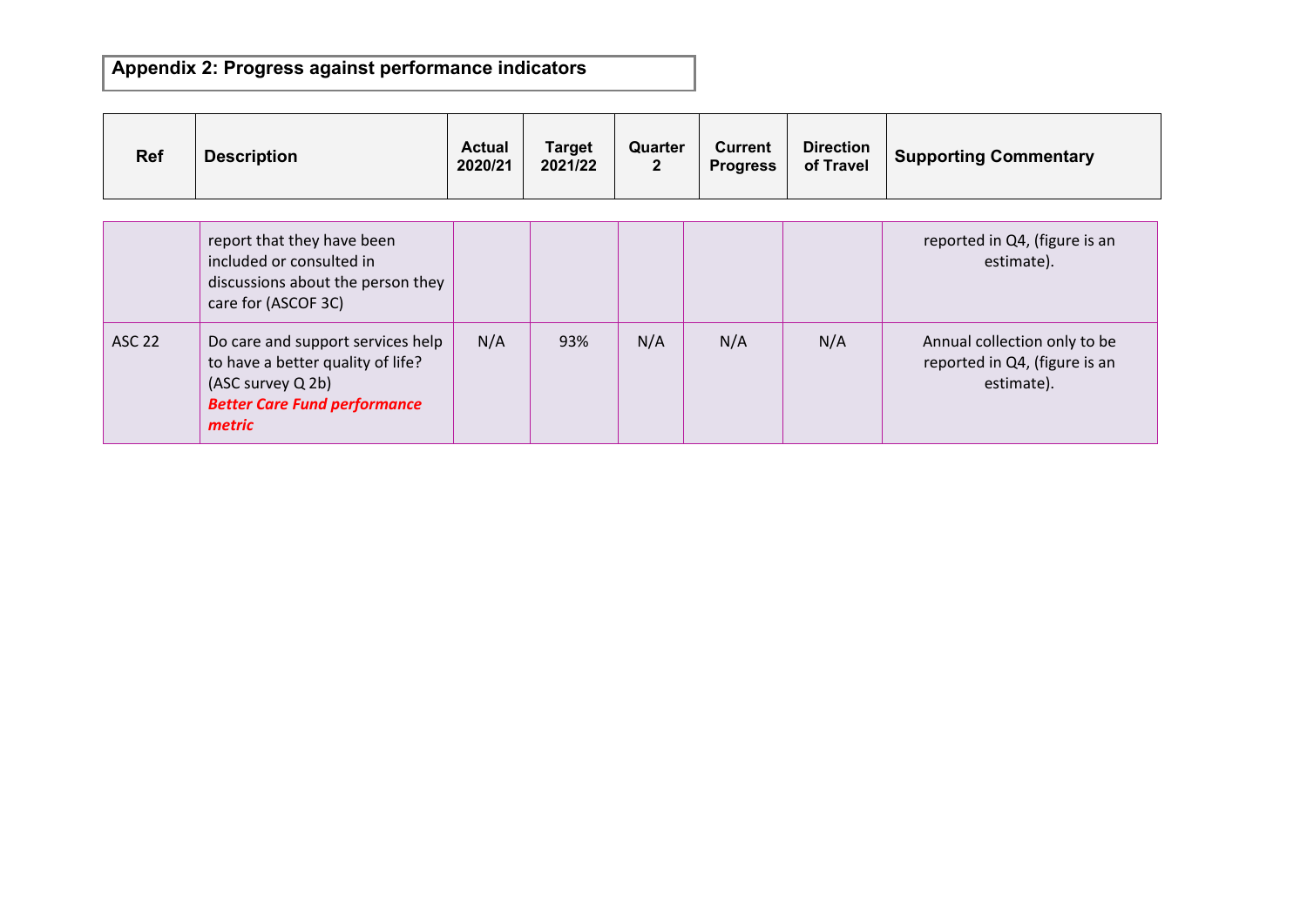#### **ADULT SOCIAL CARE DEPARTMENT**

#### **Finance**

#### **COMPLEX CARE POOL**

#### **Revenue Budget as at 30 September 2021**

|                                            | <b>Annual</b> | <b>Budget to</b> | <b>Actual</b> | Variance       | <b>Forecast</b>  |
|--------------------------------------------|---------------|------------------|---------------|----------------|------------------|
|                                            | <b>Budget</b> | <b>Date</b>      |               | (Overspend)    | <b>Outturn</b>   |
|                                            | £'000         | £'000            | £'000         | £'000          | £'000            |
| <b>Expenditure</b>                         |               |                  |               |                |                  |
| Intermediate Care Services                 | 6,464         | 3,002            | 2,476         | 526            | 1,047            |
| Joint Equipment Store                      | 783           | 51               | 51            | U              |                  |
| Oakmeadow                                  | 1,139         | 569              | 560           | 9              | 41               |
| Intermediate Care Beds                     | 607           | 304              | 304           | 0              | 0                |
| Sub-Acute Unit                             | 1,990         | 0                | 0             | $\Omega$       | 0                |
| Inglenook                                  | 125           | 63               | 14            | 49             | 92               |
| <b>CCG Contracts &amp; SLA's</b>           | 3,319         | 119              | 117           | $\overline{c}$ | $\overline{2}$   |
| <b>Carers Centre</b>                       | 365           | 182              | 182           | 0              | $\mathbf{0}$     |
| Red Cross Contract                         | 65            | 33               | 32            | 1              | 0                |
| <b>Carers Breaks</b>                       | 412           | 279              | 204           | 75             | 142              |
| Intermediate Care Development Fund         | 1,005         | ŋ                | 0             | $\Omega$       | $\Omega$         |
| <b>Residential and Nursing</b>             | 1,014         | 507              | 507           | 0              |                  |
| Domicilliary Care and Supported Living     | 2,422         | 1,211            | 1,208         | 3              | (23)             |
| <b>Total Expenditure</b>                   | 19,710        | 6,320            | 5,655         | 665            | 1,301            |
|                                            |               |                  |               |                |                  |
| <b>Income</b>                              |               |                  |               |                |                  |
| <b>Better Care Fund</b>                    | $-11,468$     | $-5,734$         | $-5,734$      | $\mathbf 0$    | 0                |
| <b>CCG Contribution to Pool</b>            | $-3,196$      | $-1,598$         | $-1,598$      | 0              | 0                |
| Oakmeadow Income                           | $-612$        | $-306$           | $-305$        | (1)            | (2)              |
| Other Income                               | $-54$         | $\Omega$         | $\Omega$      | 0              | (54)             |
| <b>Total Income</b>                        | $-15,330$     | $-7,638$         | $-7,637$      | (1)            | (56)             |
|                                            |               |                  |               |                |                  |
| <b>Net Departmental Expenditure</b>        | 4,380         | $-1,318$         | $-1,982$      | 664            | 1,245            |
|                                            |               |                  |               |                |                  |
| <b>Covid Costs</b>                         |               |                  |               |                |                  |
| Infection Control Fund                     | 0             | $\Omega$         | 31            | (31)           | (31)             |
| Rapid Testing                              | 0             | $\Omega$         | 14            | (14)           | (14)             |
| <b>Government Grant Income</b>             |               |                  |               |                |                  |
| <b>Infection Control Fund</b>              | 0             | $\mathbf{0}$     | $-31$         | 31             | 31               |
| <b>Rapid Testing</b>                       | 0             | 0                | $-14$         | 14             | 14               |
| <b>Net Covid Expenditure</b>               | $\bf{0}$      | $\mathbf{0}$     | 0             | $\bf{0}$       | $\bf{0}$         |
|                                            |               |                  |               |                |                  |
| <b>Net Departmental Expenditure</b>        | 4,380         | $-1,318$         | $-1,982$      | 664            | 1,245            |
| CCG Contribution Share of Surplus          | 0             | $\Omega$         | 0             | (279)          | (523)            |
| <b>Adjusted Net Department expenditure</b> | 4,380         | $-1,318$         | $-1,982$      | 385            | $\overline{722}$ |

#### **Comments on the above figures**:

The overall position for the Complex Care Pool budget is £0.385 under budget profile at the end of September and the forecast year end position is expected to be approximately £0.722m under budget.

Intermediate Care Services is £0.526m under budget profile at the end of the second quarter of the new financial year. This is as a result of changes in the way services are delivered which came out of the pandemic. An Intermediate Care review is currently underway.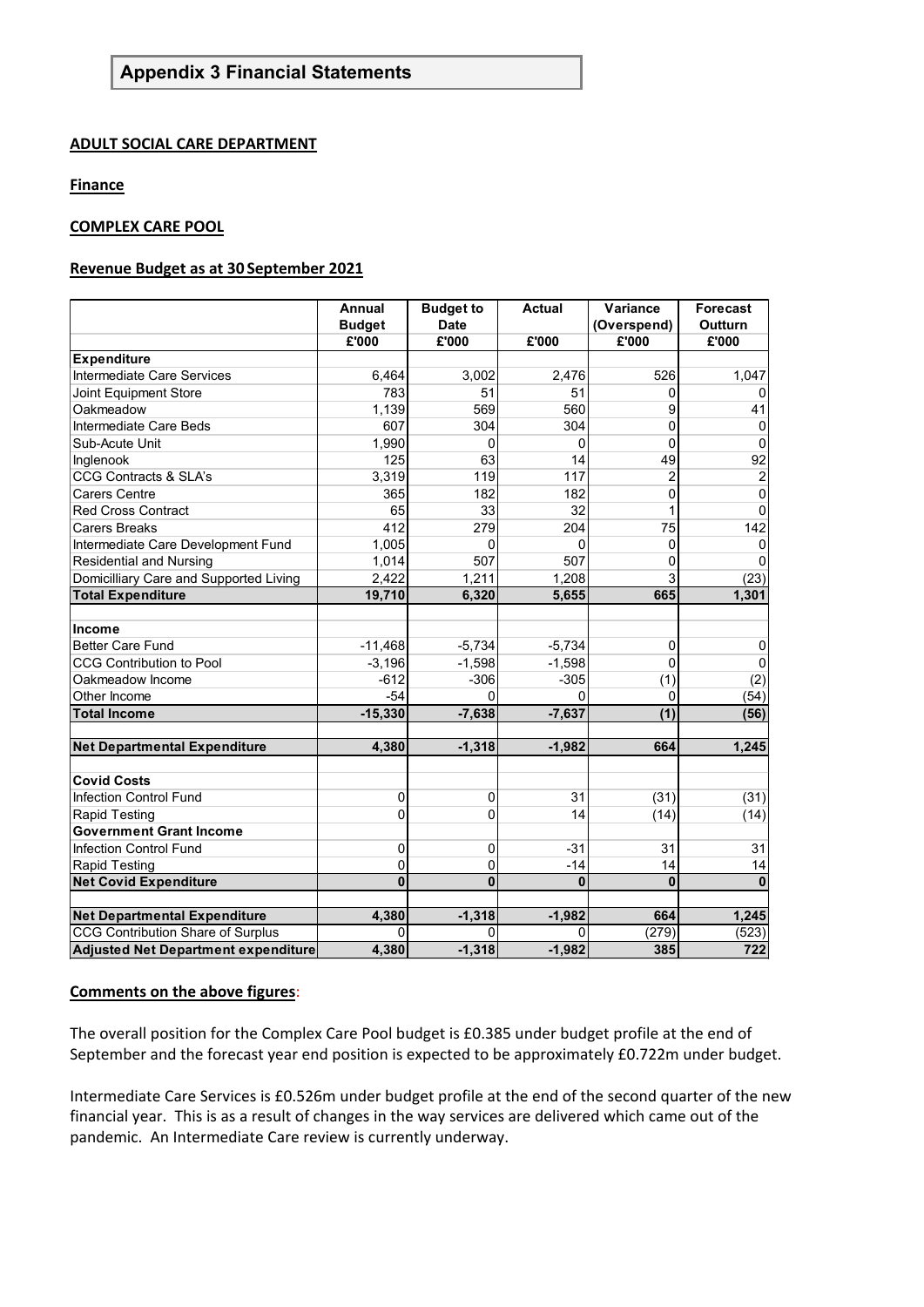Expenditure on Carer's Breaks is under budget profile by £0.075m as at the end of September and expected to be £0.142m underspent by year-end. The personalised break costs from Halton Carer's Centre continue to be quite low as are the direct payment carers breaks. Demand for these services will have been impacted by the Covid pandemic.

Oakmeadow was forecasting an overspend at quarter 1. However, the current position is an underspend of £0.009m with a forecast year end position of spend being £0.041m below teh approved budget. This is due to a decrease in the use of agency workers.

The underspend to date on Inglenook is due to vacancies at the property. This may change if the vacancies are filled.

Spend is currently forecast to be below budget by the end of March 2022 with the value of the overspend being in the region of £0.722m for the Council.. However an Intermediate Care review being undertaken may result in resources and budgets being reallocated.

#### **Pooled Budget Capital Projects as at 30 September 2021**

|                                        | 2020-21    | Allocation | Actual | Total      |
|----------------------------------------|------------|------------|--------|------------|
|                                        | Capital    | To Date    | Spend  | Allocation |
|                                        | Allocation |            |        | Remaining  |
|                                        | f'000      | f'000      | f'000  | f'000      |
|                                        |            |            |        |            |
| Disabled Facilities Grant              | 650        | 300        | 204    | 446        |
| Stair lifts (Adaptations Initiative)   | 250        | 125        | 94     | 156        |
| <b>RSL Adaptations (Joint Funding)</b> | 200        | 100        | 56     | 144        |
| Millbrow Refurbishment                 | 1,450      | 10         | 7      | 1,443      |
| Madeline Mckenna Refurb.               | 100        | 20         | 11     | 89         |
| St Luke's Care Home                    | 240        | 10         | 3      | 237        |
| St Patrick's Care Home                 | 50         | 20         | 11     | 39         |
|                                        |            |            |        |            |
| <b>Total</b>                           | 2,940      | 585        | 386    | 2,554      |
|                                        |            |            |        |            |

#### **Comments on the above figures:**

Allocations for Disabled Facilities Grants/Stair Lifts and RSL adaptations are consistent with 2020/21 spend and budget, and final expenditure across the 3 headings is anticipated to be within budget overall.

The £1.450m capital allocation in respect of Millbrow refurbishment reflects the value of funding carried forward from 2020/21, as the bulk of the refurbishment programme was rescheduled from last year to this due to the Corovirus pandemic. The refurbishment programme is scheduled to start in the latter part of the current financial year.

#### **Revenue Operational Budget as at 30 September 2021**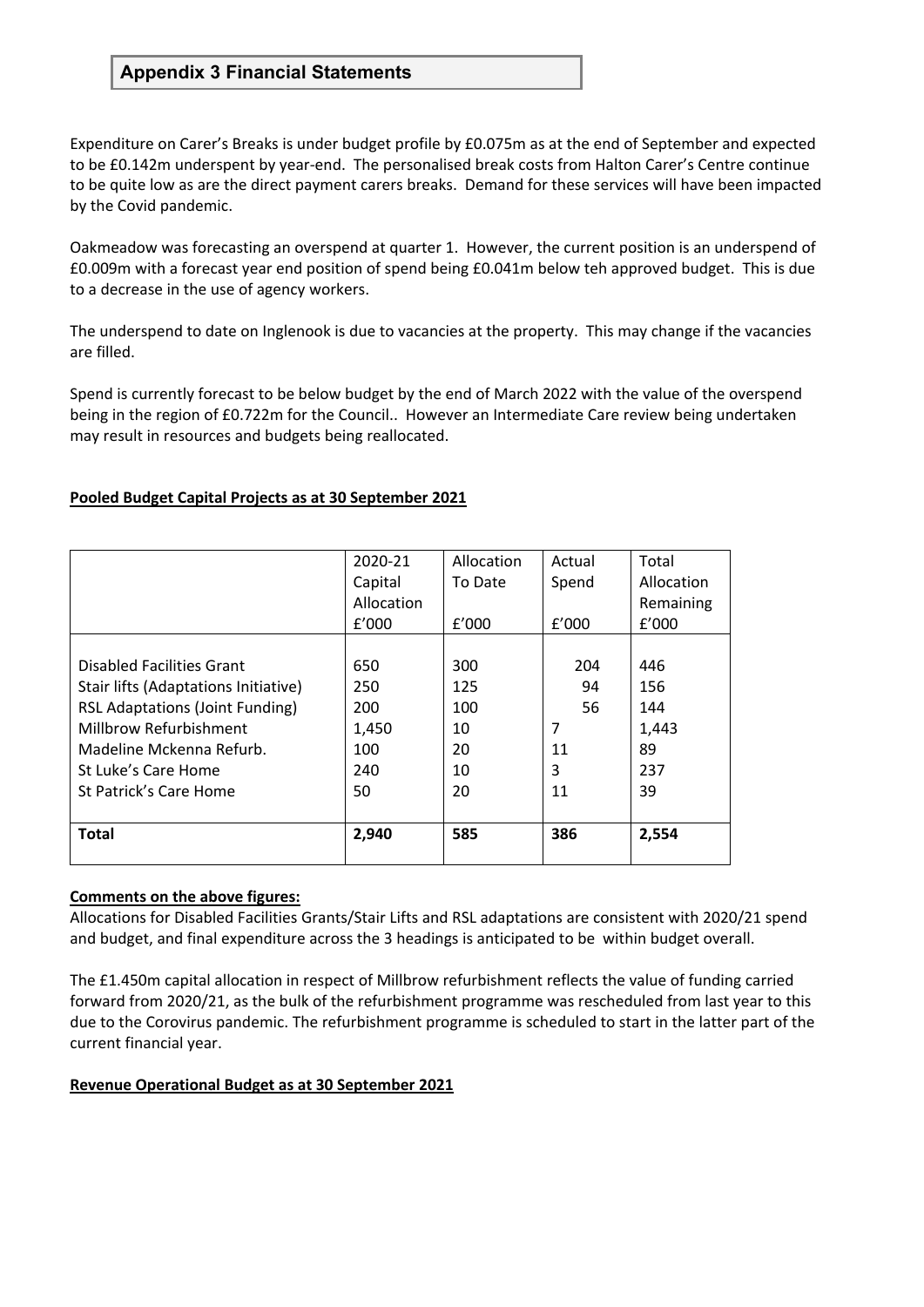|                                              | Annual<br><b>Budget</b> | <b>Budget to</b><br>Date | <b>Actual</b> | Variance<br>(Overspend) | <b>Forecast</b><br>Outturn |
|----------------------------------------------|-------------------------|--------------------------|---------------|-------------------------|----------------------------|
|                                              |                         |                          |               |                         | (Overspend)                |
|                                              | £'000                   | £'000                    | £'000         | £'000                   | £'000                      |
| <b>Expenditure</b>                           |                         |                          |               |                         |                            |
| Employees                                    | 14,252                  | 6,847                    | 6,755         | 92                      | 150                        |
| Premises                                     | 287                     | 165                      | 188           | (23)                    | (40)                       |
| Supplies & Services                          | 722                     | 480                      | 480           | 0                       | 0                          |
| Aids & Adaptations                           | 113                     | 56                       | 41            | 15                      | 0                          |
| Transport                                    | 647                     | 305                      | 322           | (17)                    | $\mathbf 0$                |
| <b>Food Provision</b>                        | 183                     | 51                       | 41            | 10                      | 30                         |
| Agency                                       | 565                     | 188                      | 191           | (3)                     | (10)                       |
| Supported Accommodation and Services         | 1,398                   | 719                      | 717           | $\overline{c}$          | $\mathbf 0$                |
| <b>Emergency Duty Team</b>                   | 103                     | 0                        | 0             | $\overline{0}$          | O                          |
| Contacts & SLAs                              | 657                     | 514                      | 512           | $\overline{2}$          | (10)                       |
| <b>Capital Financing</b>                     | 43                      | 0                        | 0             | 0                       | 0                          |
| <b>Transfer To Reserves</b>                  | 353                     | $\Omega$                 | 0             | 0                       | 0                          |
| Housing Solutions Grant Funded Schemes       |                         |                          |               |                         |                            |
| <b>LCR Immigration Programme</b>             | 800                     | 20                       | 16            | 4                       | 0                          |
| <b>Homelessness Prevention</b>               | 442                     | 75                       | 75            | 0                       | 0                          |
| Rough Sleepers Iniative                      | 121                     | 40                       | 36            | 4                       | 0                          |
| <b>Total Expenditure</b>                     | 20,686                  | 9,460                    | 9,374         | 86                      | 120                        |
|                                              |                         |                          |               |                         |                            |
| Income                                       |                         |                          |               |                         |                            |
| Fees & Charges                               | $-640$                  | $-276$                   | $-253$        | (23)                    | (20)                       |
| Sales & Rents Income                         | $-287$                  | $-159$                   | $-165$        | 6                       |                            |
| Reimbursements & Grant Income                | $-967$                  | $-422$                   | $-387$        | (35)                    | (50)                       |
| Housing Strategy Grant Funded Schemes        | $-1,393$                | $-1,348$                 | $-1,357$      | 9                       | 0                          |
| <b>Capital Salaries</b>                      | $-111$                  | $-55$                    | $-61$         | 6                       | 0                          |
| Government Grant Income                      | $-689$                  | $-601$                   | $-602$        | 1                       | $\Omega$                   |
| <b>Total Income</b>                          | $-4,087$                | $-2,861$                 | $-2,825$      | (36)                    | (70)                       |
| <b>Net Operational Expenditure Excluding</b> |                         |                          |               |                         |                            |
| <b>Homes and Community Care</b>              | 16,599                  | 6,599                    | 6,549         | 50                      | 50                         |
|                                              |                         |                          |               |                         |                            |
| Care Homes Net Expenditure                   | 6,526                   | 3,059                    | 3,158         | (99)                    | (198)                      |
| <b>Community Care Expenditure</b>            | 18,630                  | 8,898                    | 9,386         | (488)                   | (1,033)                    |
| <b>Net Operational Expenditure Including</b> |                         |                          |               |                         |                            |
| <b>Homes and Community Care</b>              | 41,755                  | 18,556                   | 19,093        | (537)                   | (1, 181)                   |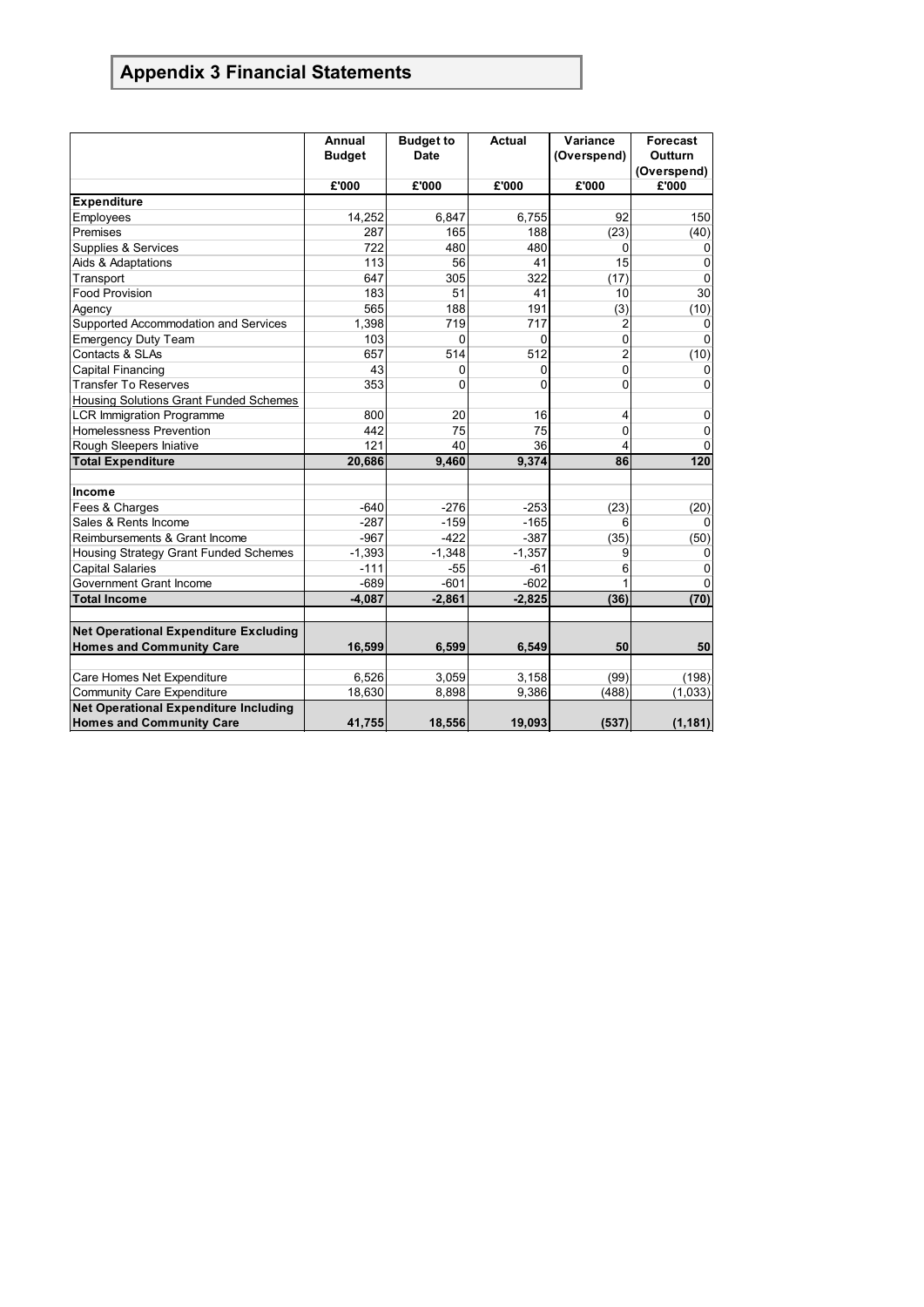|                                      | Annual        | <b>Budget to</b> | <b>Actual</b> | Variance     | <b>Forecast</b> |
|--------------------------------------|---------------|------------------|---------------|--------------|-----------------|
|                                      | <b>Budget</b> | <b>Date</b>      |               | (Overspend)  | Outturn         |
|                                      |               |                  |               |              | (Overspend)     |
|                                      | £'000         | £'000            | £'000         | £'000        | £'000           |
| <b>Covid Costs</b>                   |               |                  |               |              |                 |
| Employees                            | 0             | 0                | 740           | (740)        | (1,401)         |
| Premises                             | 0             | 0                | 47            | (47)         | (85)            |
| Transport                            | 0             | $\mathbf 0$      | 12            | (12)         | (18)            |
| Supplies (Including PPE)             | 0             | 0                | 21            | (21)         | (42)            |
| Contracts                            | 0             | $\mathbf 0$      | 224           | (224)        | (225)           |
| <b>Extra Care Packages</b>           | 0             | 0                | 468           | (468)        | (873)           |
| <b>Infection Control</b>             | 0             | 0                | 630           | (630)        | (630)           |
| <b>Rapid Test</b>                    | 0             | 0                | 448           | (448)        | (448)           |
| Hospital Discharge Programme         | 0             | $\mathbf 0$      | 560           | (560)        | (560)           |
| <b>Covid Loss of Income</b>          |               |                  |               |              |                 |
| Community Care Income                | $-770$        | $-375$           | 0             | (375)        | (770)           |
| <b>Community ServicesTransport</b>   | $-91$         | $-61$            | 0             | (61)         | (91)            |
| <b>Community Services Placements</b> | $-61$         | $-37$            | 0             | (37)         | (61)            |
| <b>Government Grant Income</b>       |               |                  |               |              |                 |
| <b>Infection Control Grant</b>       | 0             | $\mathbf 0$      | $-630$        | 630          | 630             |
| Rapid Test Funding                   | 0             | 0                | $-448$        | 448          | 448             |
| CCG Hospital Discharge Programme     | 0             | 0                | $-560$        | 560          | 560             |
| <b>Covid Grant Funding</b>           | $\Omega$      | 0                | $-1,985$      | 1,985        | 3,566           |
| <b>Net Covid Expenditure</b>         | $-922$        | $-473$           | $-473$        | 0            |                 |
|                                      |               |                  |               |              |                 |
| <b>Recharges</b>                     |               |                  |               |              |                 |
| Premises Support                     | 402           | 201              | 201           | 0            | 0               |
| <b>Transport Support</b>             | 151           | 75               | 75            | 0            | 0               |
| <b>Central Support</b>               | 4,161         | 2,616            | 2,616         | 0            | 0               |
| <b>Asset Rental Support</b>          | 13            | 0                | 0             | 0            | 0               |
| Recharge Income                      | $-122$        | $-61$            | $-61$         | 0            | $\Omega$        |
| <b>Net Total Recharges</b>           | 4,605         | 2,831            | 2,831         | $\mathbf{0}$ | $\bf{0}$        |
|                                      |               |                  |               |              |                 |
| <b>Net Departmental Expenditure</b>  | 45,438        | 20,914           | 21,451        | (537)        | (1, 181)        |

#### **Comments on the above figures**

Net Department Expenditure, excluding the Community Care and Care Homes divisions, is £0.050m below budget profile at the end of the second quarter of the 2021/22 financial year. Expenditure is currently projected to be below budget by a similar amount at the end of the financial year. Information covering Community Care and Care Homes can be found further within the report.

Employee costs are currently £0.092m under budget profile, due to savings being made on vacancies. The bulk of savings are being made within the Care Management division, which has experienced difficulties in recruiting to vacant posts. Posts are currently being actively recruited to, and the level of savings resulting from vacant posts is projected to be at a reduced level for the remainder of the year.

There are a number of full grant funded Housing Strategy initiatives included in the report above, specifically the LCR Immigration Programme, Homelessness Prevention and Rough Sleepers Initiative. The Homelessness Prevention scheme is an amalgamation of the previous Flexible Homelessness Support and Homelessness Reduction schemes. Funding has increased significantly from £0.253m in 2020/21 to £0.345m in 2021/22. Total funding of all Housing scheme of £0.769m represents confirmed grant allocations for 2021/22. Income currently significantly exceeds expenditure across the schemes.

The projected £0.050m under-achievement of Reimbursement and Grant income relates to the CCG funding received in respect of Continuing Health Care packages relating to Day Services and Housing Network provision in respect of Adults with Learning Difficulties. The level of funding is dependent on the care package provided, and annual fluctuations can occur as a result. However, it is anticipated that this under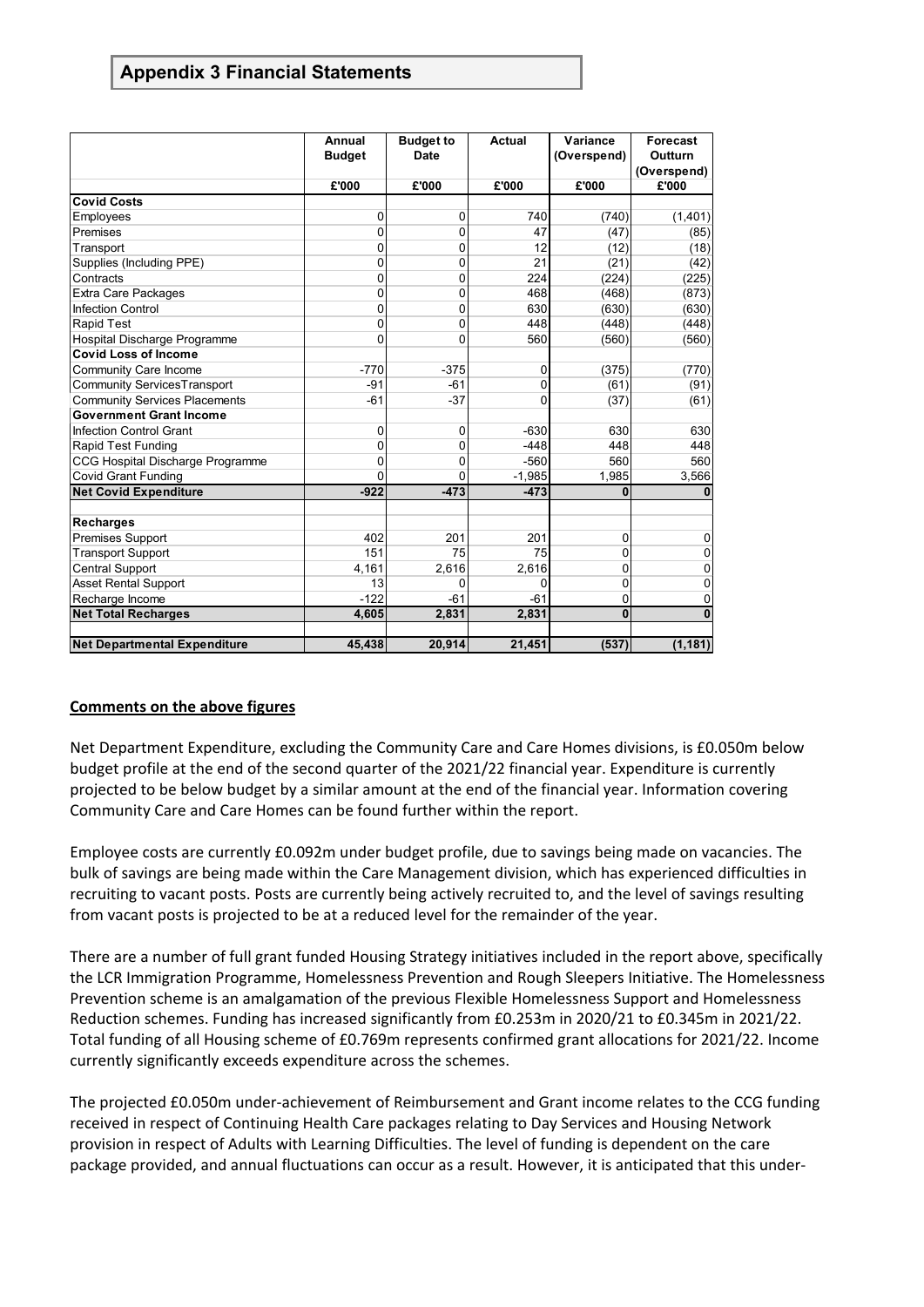achievement will be more than compensated by savings in other areas, resulting in a budget underspend overall.

Costs relating to the Covid-19 pandemic have been recorded separately, and a summary is recorded in the table above. These figures are inclusive of costs relating to Care Homes and Community Care. Excluding specific grants total expenditure and loss of income has been recorded as £1.985m for April and September 2021. The total cost for the financial year (excluding spend fund from specific grants) is currently estimated at £3.566. Estimates are largely based on spend patterns continuing for the remainder of the year. They include costs for additional staffing at Council Care Homes, costing £0.645m for the year to date.

Other Covid costs relate to early hospital discharges. The hospital discharge plan was put in place to fund these placements with costs being recovered from Halton CCG. Scheme 1 was for anyone discharged from hospital before 30th September 2020 until they were reviewed or at the end of the financial year, whichever was soonest.

Scheme 2 was for anyone discharged from 1st October 2020. However this funding was only for up to 6 weeks per client.

For this financial year Scheme 2 funded clients for up to 6 weeks in the first quarter. However, this reduced to up to 4 weeks funding from Quarter 2, extended through to the end of the year. The income to cover these packages of care has drastically reduced and service users are coming onto normal funding streams sooner. The vast majority of these packages come to HBC to fund. Costs recovered for scheme 2 to date are £0.560m with additional care package costs being picked up by the Council. The cost of which to date is £0.468m, forecast to increase to £0.873 to the end of the financial year.

Occupancy of beds within Council run care homes is lower than forecast which is having an impact on income levels. The under occupancy of beds is being charged against the Covid grant, it is currently estimated the loss of income due to the Council through to the end of year will be in the region of £0.770m.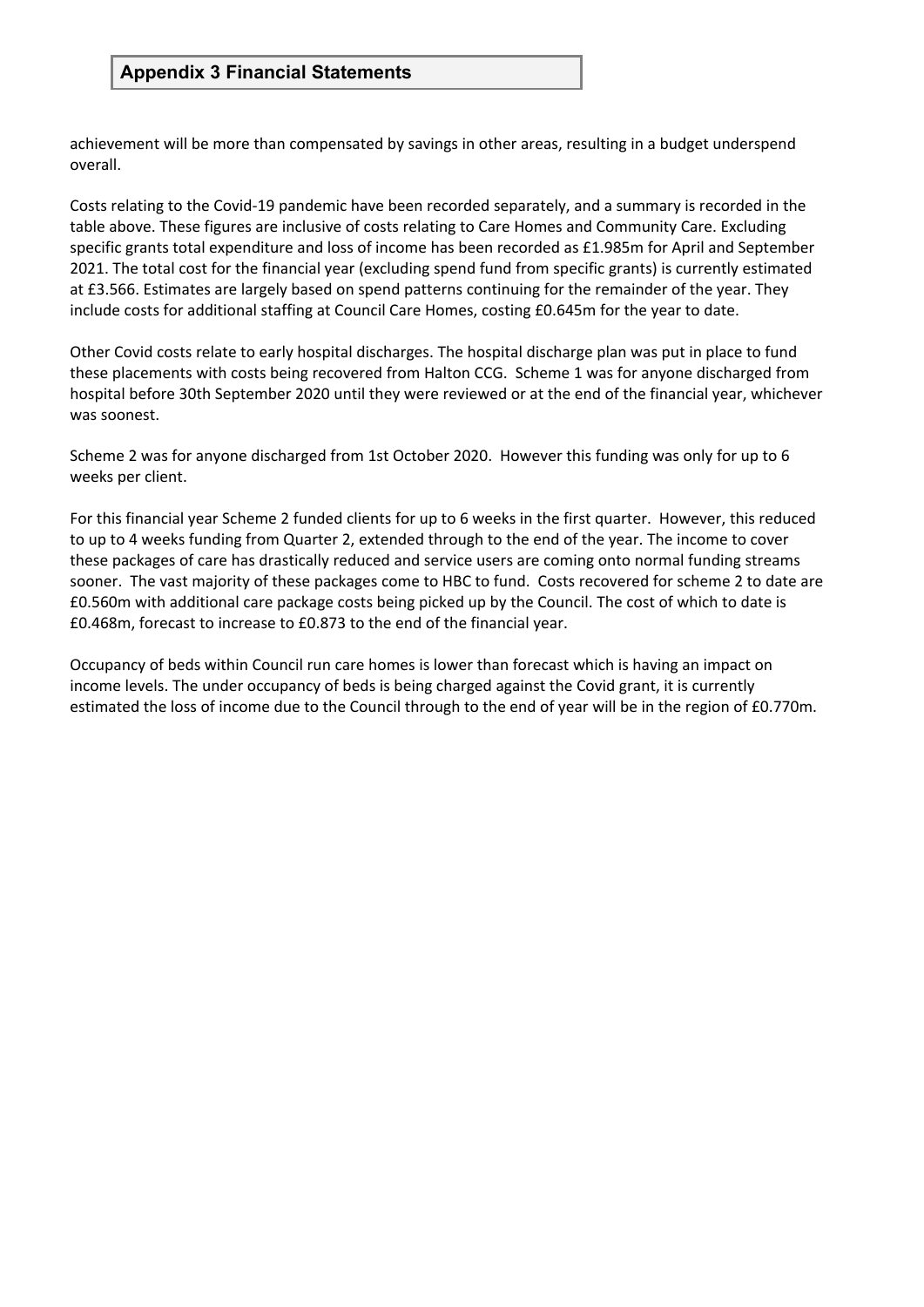#### **Community Care**

#### **Revenue Operational Budget as at 30 September 2021**

|                                     | Annual<br><b>Budget</b> | <b>Budget to</b><br><b>Date</b> | <b>Actual</b> | Variance<br>(Overspend) | Forecast<br>Outturn<br>(Overspend) |
|-------------------------------------|-------------------------|---------------------------------|---------------|-------------------------|------------------------------------|
|                                     | £'000                   | £'000                           | £'000         | £'000                   | £'000                              |
| <b>Expenditure</b>                  |                         |                                 |               |                         |                                    |
| Residential & Nursing               | 13,017                  | 5,576                           | 5,378         | 198                     | 310                                |
| Domiciliary Care & Supported Living | 9,288                   | 4,151                           | 4,329         | (178)                   | (328)                              |
| <b>Direct Payments</b>              | 9,678                   | 4,789                           | 5,660         | (871)                   | (1,745)                            |
| Day Care                            | 315                     | 124                             | 155           | (31)                    | (67)                               |
| <b>Total Expenditure</b>            | 32,298                  | 14,640                          | 15,522        | (882)                   | (1, 830)                           |
|                                     |                         |                                 |               |                         |                                    |
| Income                              |                         |                                 |               |                         |                                    |
| Residential & Nursing               | $-9,103$                | $-3,941$                        | $-4,093$      | 152                     | 564                                |
| Domiciliary Care                    | $-1,875$                | $-703$                          | $-717$        | 14                      | 36                                 |
| <b>Direct Payments</b>              | $-721$                  | $-277$                          | $-319$        | 42                      | 188                                |
| <b>ILF</b> Income                   | $-656$                  | $-164$                          | $-164$        | 0                       |                                    |
| Government Grant                    | $-1,200$                | $-600$                          | $-600$        | 0                       |                                    |
| <b>Other Income</b>                 | $-113$                  | $-57$                           | $-243$        | 186                     |                                    |
| <b>Total Income</b>                 | $-13,668$               | $-5,742$                        | $-6,136$      | 394                     | 797                                |
|                                     |                         |                                 |               |                         |                                    |
| <b>Net Departmental Expenditure</b> | 18,630                  | 8,898                           | 9,386         | (488)                   | (1, 033)                           |

#### **Comments on the above figures**:

Community care net expenditure is over the budget profile at the end of Quarter 2 by £0.488m and is anticipated to exceed the approved budget by £1.033m at the end of the financial year.

#### **RESIDENTIAL CARE**

There are currently 438 service users in permanent residential care. This is an increase of 15% on those receiving a service at the end of the last financial year. A number of people are in out of borough care homes, some of which attract a higher rate. This is being looked at, however some are out of borough as a legacy of the pandemic due to lack on in borough provision at the time.

#### **DOMICILIARY CARE & SUPPORTED LIVING**

There are currently 626 service users receiving a package of care at home compared to 576 at the end of last year, an increase of 8%.

#### **DIRECT PAYMENTS**

The demand for a Direct Payment continues to increase. To date there have been 76 new referrals into the service costing £24k per week. There have also been 78 increase referrals at a cost of £13k per week. Some of the increase referrals have been due to service users being unable to attend Day Services as a result of the pandemic, the gradual re-opening of this service will help reduce and control overall costs.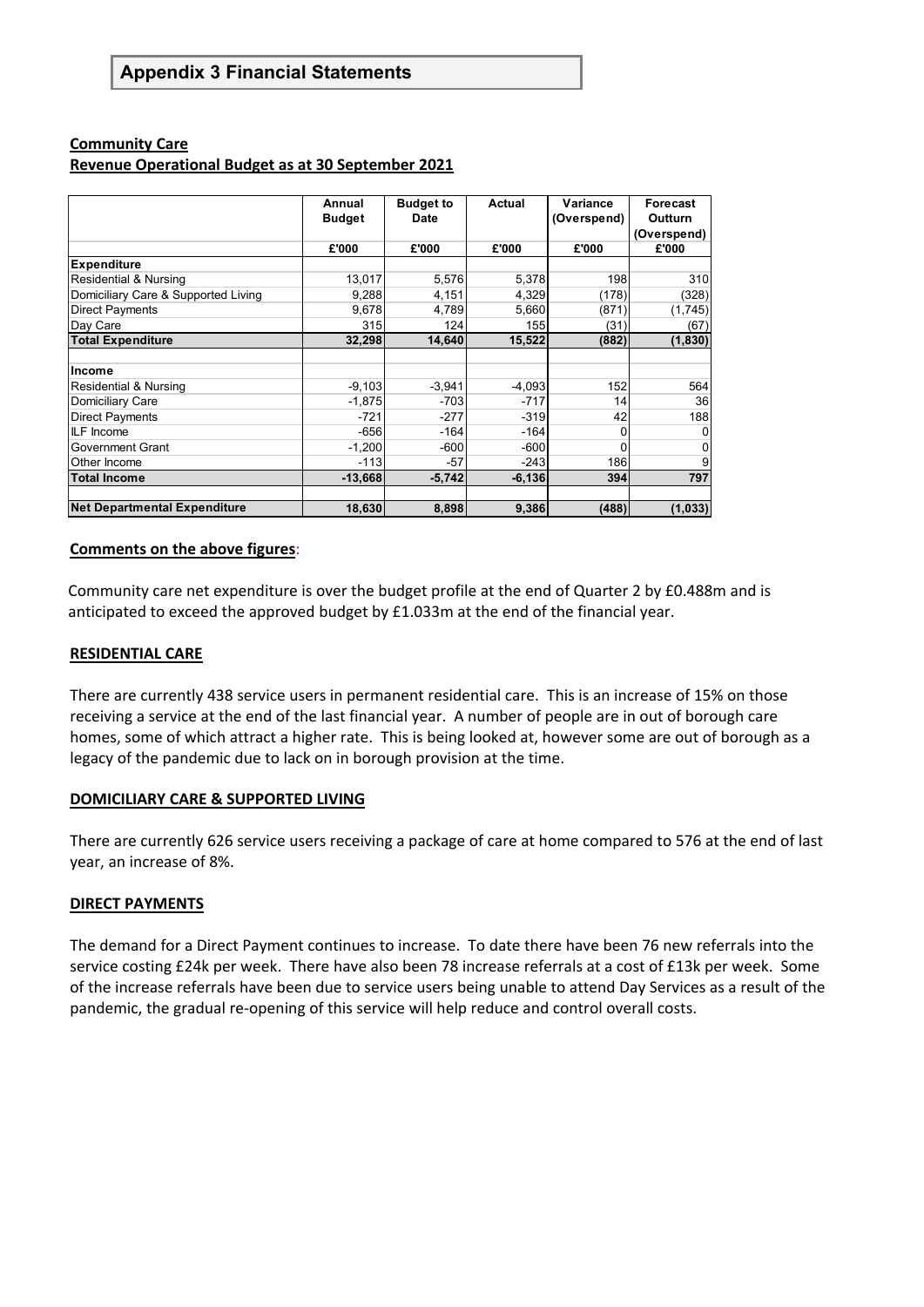#### **Care Homes**

#### **Revenue Operational Budget as at 30 September 2021**

|                                           | Annual<br><b>Budget</b> | <b>Budget to</b><br><b>Date</b> | <b>Actual</b>  | Variance<br>(Overspend) | Forecast<br><b>Outturn</b> |
|-------------------------------------------|-------------------------|---------------------------------|----------------|-------------------------|----------------------------|
|                                           |                         |                                 |                |                         | (Overspend)                |
|                                           | £'000                   | £'000                           | £'000          | £'000                   | £'000                      |
| <b>Expenditure</b>                        |                         |                                 |                |                         |                            |
| Madeline McKenna                          |                         |                                 |                |                         |                            |
| Employees                                 | 500                     | 253                             | 286            | (33)                    | (66)                       |
| Premises                                  | 44                      | 21                              | 21             | 0                       | 0                          |
| Supplies & Services                       | 12                      | 5                               | $\overline{7}$ | (2)                     | (4)                        |
| Food                                      | 30                      | 15                              | 19             | (4)                     | (8)                        |
| <b>Total Madeline McKenna Expenditure</b> | 586                     | 294                             | 333            | (39)                    | (78)                       |
| Millbrow                                  |                         |                                 |                |                         |                            |
| Employees                                 | 1,577                   | 847                             | 981            | (134)                   | (268)                      |
| Premises                                  | 66                      | 17                              | 29             | (12)                    | (24)                       |
| Supplies & Services                       | 45                      | 28                              | 29             | (1)                     | (2)                        |
| Food                                      | 61                      | 30                              | 31             | (1)                     | (2)                        |
| <b>Total Millbrow Expenditure</b>         | 1.749                   | 922                             | 1,070          | (148)                   | (296)                      |
|                                           |                         |                                 |                |                         |                            |
| St Luke's                                 |                         |                                 |                |                         |                            |
| Employees                                 | 2,136                   | 990                             | 958            | 32                      | 64                         |
| Premises                                  | 83                      | 18                              | 29             | (11)                    | (22)                       |
| Supplies & Services                       | 40                      | 21                              | 27             | (6)                     | (12)                       |
| Food                                      | 100                     | 35                              | 37             | (2)                     | (4)                        |
| <b>Total St Luke's Expenditure</b>        | 2,359                   | 1,064                           | 1,051          | 13                      | 26                         |
| St Patrick's                              |                         |                                 |                |                         |                            |
| Employees                                 | 1,440                   | 692                             | 577            | 115                     | 230                        |
| Premises                                  | 82                      | 32                              | 42             | (10)                    | (20)                       |
| Supplies & Services                       | 32                      | 18                              | 22             | (4)                     | (8)                        |
| Food                                      | 100                     | 50                              | 43             | 7                       | 14                         |
| <b>Total St Luke's Expenditure</b>        | 1.654                   | 792                             | 684            | 108                     | $\overline{216}$           |
|                                           |                         |                                 |                |                         |                            |
| Care Homes Management                     |                         |                                 |                |                         |                            |
| Employees                                 | 256                     | 65                              | 98             | (33)                    | (66)                       |
| <b>Transfer from Reserves</b>             | $-78$                   | $-78$                           | $-78$          | 0                       | 0                          |
| <b>Total St Luke's Expenditure</b>        | 178                     | $-13$                           | 20             | (33)                    | (66)                       |
| <b>Net Expenditure</b>                    | 6,526                   | 3,059                           | 3,158          | (99)                    | (198)                      |

#### **Comments on the above figures**:

The Care Homes Division consists of four internal care homes, Madeline McKenna, Millbrow, St Luke's & St Patrick's. St Luke's and St Patrick's transferred to the Council in 2019 & staff are not yet on Halton contracts as the process has been delayed due to the Covid pandemic. Budgets for the 4 homes have been set based on 100% occupancy levels and 2021/22 bed rates.

At Q2 net spend exceeds the available budget by £0.099m, it is currently forecast net spend will exceed to approved budget £0.198m for the year to 31 March 2022.

Net staffing costs for the four care homes to date are currently £0.053m above the approved budget, the forecast for the remainder of the year estimates staffing costs to be in the region of £0.106m above budget. Forecasts are based on the current staffing structure. It does not include the anticipated additional costs for St Luke's and St Patrick's staffing, once they transfer to Council terms and conditions.

All overtime & above average agency spend across the 4 care homes has been offset by the general Covid grant cost centre and is currently forecast to do so until the end of the financial year.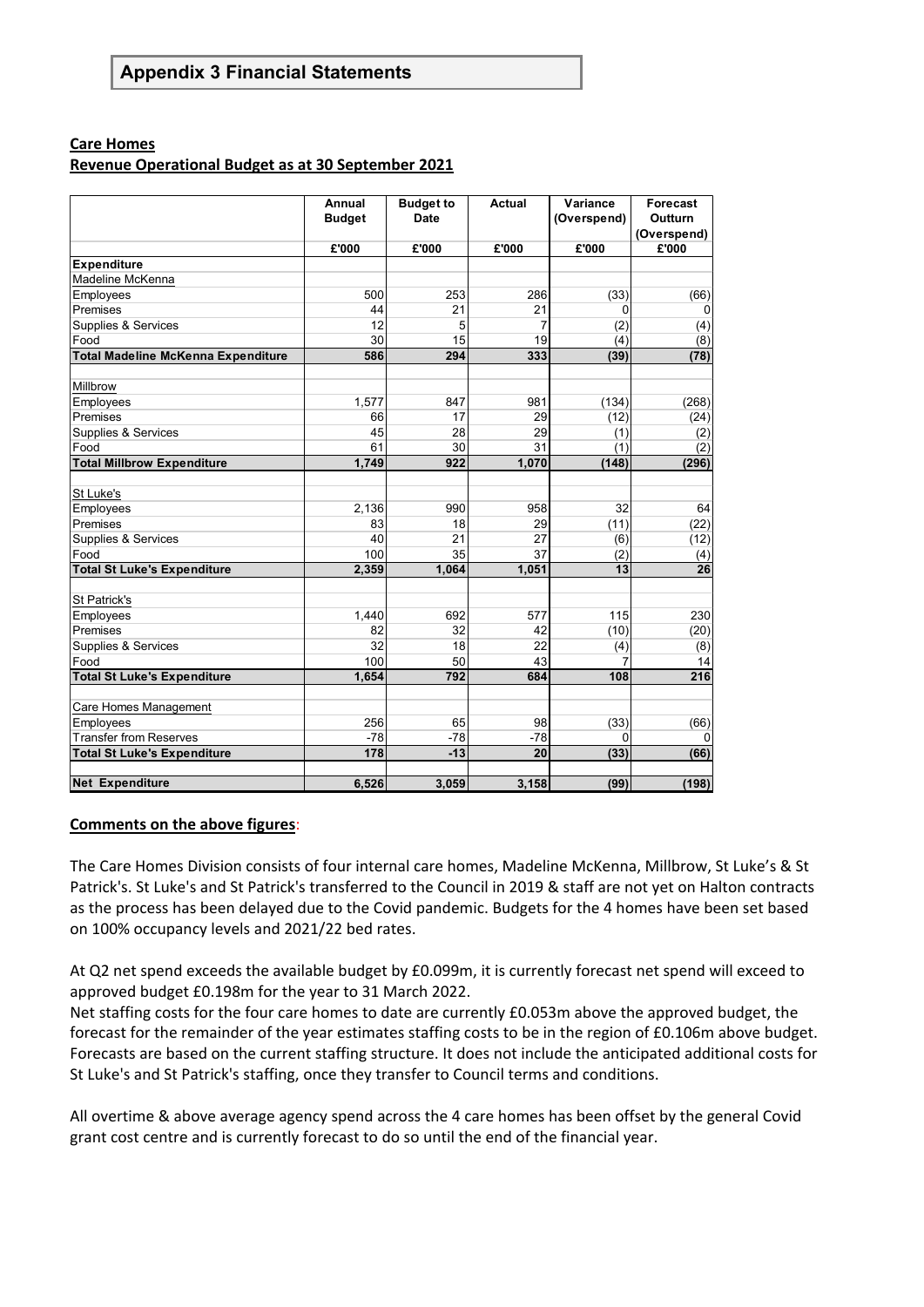#### **Capital Projects as at 30th September 2021**

|               | 2020-21    | Allocation | Actual | Total      |
|---------------|------------|------------|--------|------------|
|               | Capital    | To Date    | Spend  | Allocation |
|               | Allocation |            |        | Remaining  |
|               | f'000      | f'000      | f'000  | f'000      |
| Orchard House | 30         | 32         | 32     | (2)        |
|               |            |            |        |            |
| <b>Total</b>  | 30         | 32         | 32     | (2)        |

#### **Comments on the above figures:**

The Orchard House allocation relates to the purchase and re-modelling of a previously vacant property, to provide accommodation for young adults who have a Learning Disability and Autism. The original total capital allocation was £0.407m, which reflected the projected remodelling and refurbishment costs of the property following its purchase in March 2019. The current year capital allocation reflects the final retention and snagging payments made now the scheme has been completed.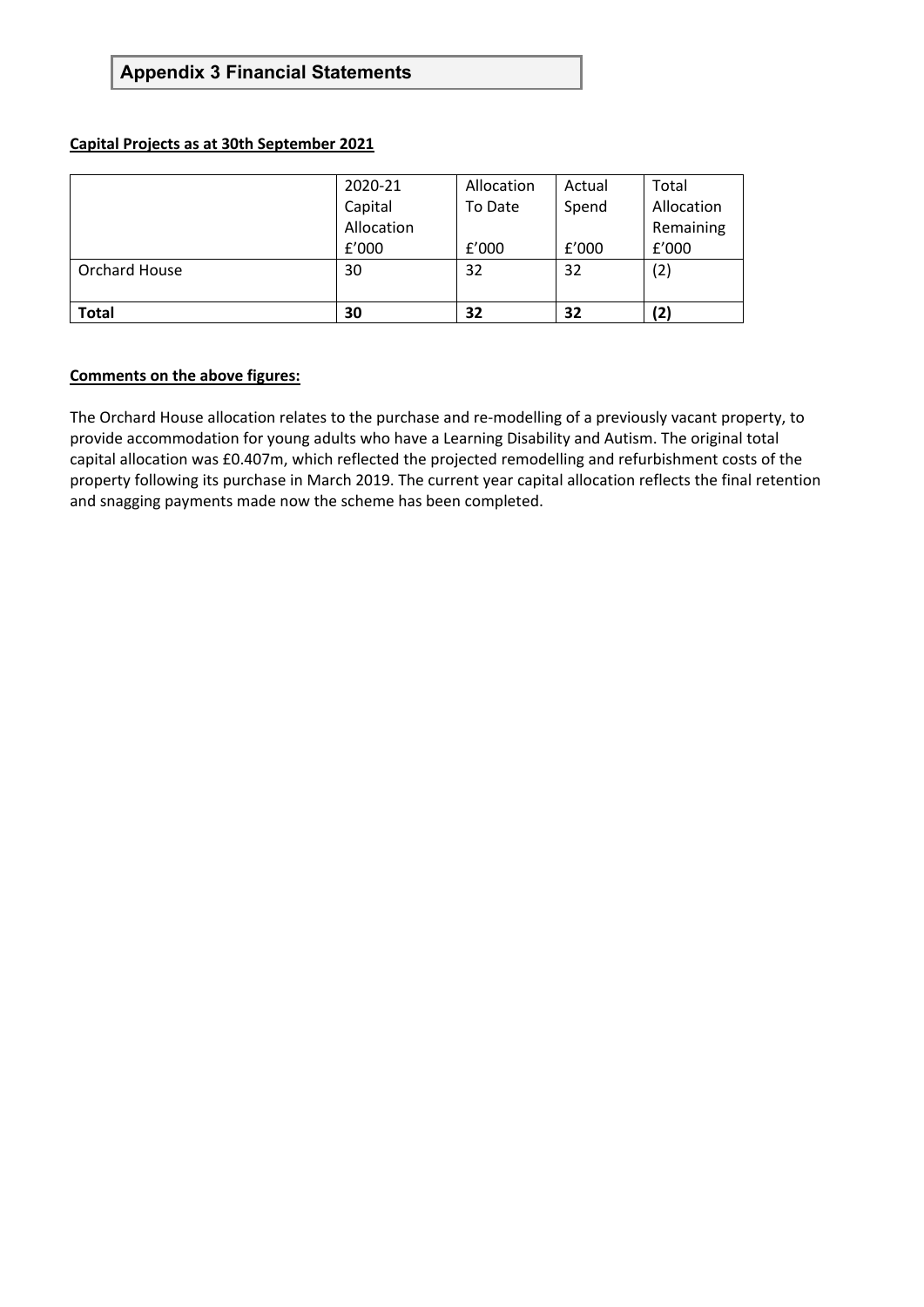#### **PUBLIC HEALTH & PUBLIC PROTECTION DEPARTMENT**

#### **Revenue Budget as at 30 September 2021**

|                                         | Annual<br><b>Budget</b> | <b>Budget to</b><br><b>Date</b> | <b>Actual</b> | Variance<br>(Overspend) | <b>Forecast</b><br>Outturn |
|-----------------------------------------|-------------------------|---------------------------------|---------------|-------------------------|----------------------------|
|                                         | £'000                   | £'000                           | £'000         | £'000                   | £'000                      |
| <b>Expenditure</b>                      |                         |                                 |               |                         |                            |
| Employees                               | 4,183                   | 1,446                           | 1,305         | 141                     | 261                        |
| Premises                                | 5                       | 0                               | $\mathbf 0$   | 0                       | $\mathbf 0$                |
| Supplies & Services                     | 234                     | 90                              | 69            | 21                      | 42                         |
| Contracts & SLA's                       | 7,152                   | 3,172                           | 3,172         | 0                       | 0                          |
| Transport                               | 10                      | 4                               | 1             | 3                       | 5                          |
| Agency                                  | 20                      | 20                              | 20            | 0                       | 0                          |
| <b>Transfer to Reserves</b>             | 50                      | 0                               | 0             | 0                       | $\mathbf 0$                |
| <b>Total Expenditure</b>                | 11,654                  | 4,732                           | 4,567         | 165                     | 308                        |
|                                         |                         |                                 |               |                         |                            |
| Income                                  |                         |                                 |               |                         |                            |
| Fees & Charges                          | $-84$                   | $-18$                           | $-22$         | $\overline{\mathbf{4}}$ | 7                          |
| Reimbursements & Grant Income           | $-148$                  | $-99$                           | $-99$         | $\mathbf 0$             | $\overline{0}$             |
| <b>Transfer from Reserves</b>           | $-584$                  | $-84$                           | $-84$         | 0                       | 0                          |
| Government Grant Income                 | $-10,862$               | $-4,197$                        | $-4,197$      | 0                       | 0                          |
| <b>Total Income</b>                     | $-11,678$               | $-4.398$                        | $-4,402$      | 4                       | $\overline{7}$             |
|                                         |                         |                                 |               |                         |                            |
| <b>Net Operational Expenditure</b>      | $-24$                   | 334                             | 165           | 169                     | 315                        |
|                                         |                         |                                 |               |                         |                            |
|                                         |                         |                                 |               |                         |                            |
| <b>Covid Costs</b>                      |                         |                                 |               |                         |                            |
| Contain Outbreak Management Fund        | 0                       | 0                               | 1,621         | (1,621)                 | (3,783)                    |
| <b>Practical Support Self-Isolation</b> | 0                       | 0                               | 51            | (51)                    | (278)                      |
| <b>Community Based Testing</b>          | 0                       | $\overline{0}$                  | 170           | (170)                   | (170)                      |
| <b>Targeted Community Testing</b>       | 0                       | 0                               | 126           | (126)                   | (367)                      |
| <b>Covid Loss of Income</b>             |                         |                                 |               |                         |                            |
| Pest Control income                     | $-10$                   | $-10$                           | 0             | (10)                    | (10)                       |
| Exercise class income                   | $-16$                   | $-16$                           | $\mathbf 0$   | (16)                    | (16)                       |
| Day trip income                         | $-3$                    | $-3$                            | $\mathbf{0}$  | (3)                     | (3)                        |
| <b>Government Grant Income</b>          |                         |                                 |               |                         |                            |
| <b>General Covid Funding</b>            | 0                       | 0                               | $-29$         | 29                      | 29                         |
| Contain Outbreak Management Fund        | 0                       | 0                               | $-1,621$      | 1,621                   | 3,783                      |
| <b>Practical Support Self-Isolation</b> | 0                       | 0                               | $-51$         | 51                      | 278                        |
| <b>Community Based Testing</b>          | 0                       | 0                               | $-170$        | 170                     | 170                        |
| <b>Targeted Community Testing</b>       | 0                       | 0                               | $-126$        | 126                     | 367                        |
|                                         |                         |                                 |               |                         |                            |
| <b>Net Covid Expenditure</b>            | $-29$                   | $-29$                           | $-29$         | 0                       | $\bf{0}$                   |
|                                         |                         |                                 |               |                         |                            |
| Recharges                               |                         |                                 |               |                         |                            |
| <b>Premises Support</b>                 | 119                     | 59                              | 59            | $\mathbf{0}$            | 0                          |
| <b>Transport Support</b>                | 24                      | 12                              | 12            | $\mathbf 0$             | 0                          |
| <b>Central Support</b>                  | 751                     | 327                             | 310           | 17                      | 35                         |
| Suport Income                           | $-155$                  | $-155$                          | $-155$        | 0                       | 0                          |
| <b>Net Total Recharges</b>              | 739                     | 243                             | 226           | 17                      | 35                         |
|                                         |                         |                                 |               |                         |                            |
| <b>Net Departmental Expenditure</b>     | 686                     | 548                             | 362           | 186                     | 350                        |

#### **Comments on the above figures**

The net Department spend is £0.186m under budget at the end of Quarter 2 and the estimated outturn position for 2021/22 is for net spend to be £0.350m under the available budget.

Employee costs are currently £0.141m under budget. This is a result of savings made during the first half of the year by staff continuing to work on COVID related activities and the associated costs funded from the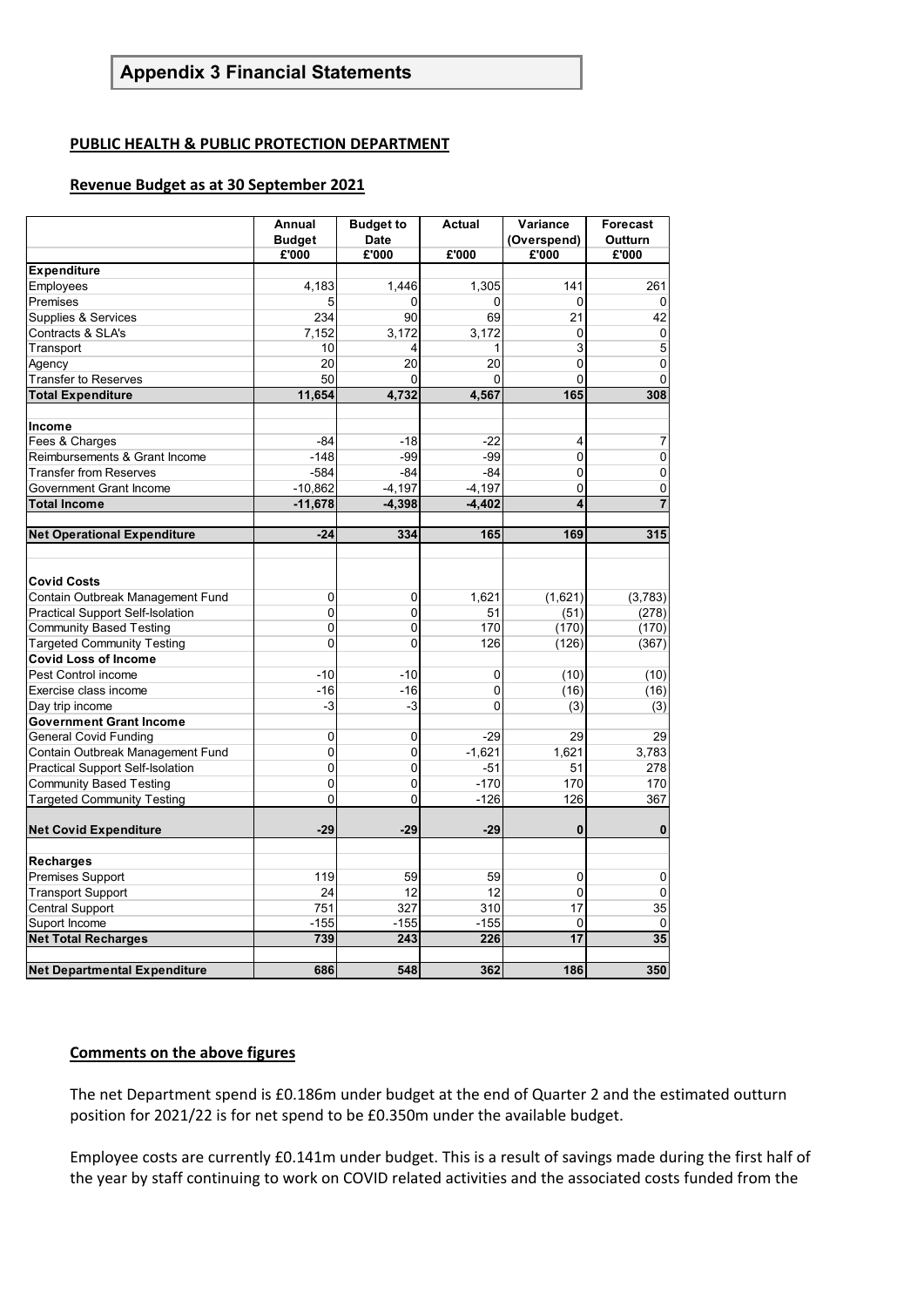Contain Outbreak Management Fund. It is anticipated that a full year underspend of £0.261m will result by the end of the financial year. The employee budget is based on 86.8 full time equivalent staff. The staff turnover saving target of £0.026m is expected to be achieved in full by the end of the financial year. Spend on Supplies and Services is currently £0.021m under budget. The anticipated full year underspend will be £0.042m. This underspend has been generated by reduced spending on services that have been temporarily halted and spending is expected to return to normal once services return to pre-coronavirus activity.

During 2020/21, due to escalating numbers of coronavirus infections, Local COVID Alert Levels were introduced in England in October. As a result, Halton Borough Council received a series of payments from the Contain Outbreak Management Fund (COMF) providing grant funding of £4.048m in the last financial year, with £0.989m spent and £3.059m carried forward into 2021/22. A one-off additional payment for 2021/22 of £1.129m was received in Quarter 1. Therefore £4.188m COMF funding is available to spend, with £1.621m or 38.71% spent to date. This funding has allowed the Halton Outbreak Support Team to be expanded, introduce 7 day working, increase contact tracing, deal with complex cases, target testing for hard-to-reach groups, and enhance communication & marketing and target interventions for specific sections of the local community and workplaces.

From July, Targeted Community Based Testing for disproportionately impacted and underserved groups with no symptoms replaced Community Based Testing. The purpose of the targeted community testing is to enable local authorities to identify, support and reduce prevalence and harm in asymptomatic individuals from groups that are most affected by Covid-19. Spend in the first half of the year for Community Based Testing was £0.170m and grant funding received covers the full cost. Quarter 2 spend on Targeted Based Testing is £0.122m and expenditure for the second half of the year is estimated to be £0.240m, with grant funding received in arrears of monthly claims submitted, expected to cover the full cost of delivering this service.

Funding to help those required to self-isolate is continuing to be provided through the LA Practical Support for Self-Isolation grant. Funding of £0.278m has been received to date and £0.051m or 18.35% has been spent. This funding will continue until the end of the financial year. The funding should be spent on practical, social and emotional support where required by individuals in order to successfully self-isolate. This could include support in accessing food, providing transport to school for parents self-isolating, support for wellbeing e.g. providing reassurance, check-ins, welfare calls, social and digital inclusion e.g. helping people to access services online, providing nternet connections, support for mental health and practical support, e.g. dog walking, collecting prescriptions, running errands and helping with caring responsibilities.

Loss of income due to COVID-19, with Sure Start to Later Life and Pest Control unable to generate income to date during the financial year, the Health Improvement Team has only been able to achieve reduced levels of income. The resulting loss of £0.029m fees and charges income to date has been offset by a contribution from reserves. The loss of income in 2021/22 is estimated to remain at £0.029m, assuming some income levels will return to normal during the second half of the financial year.